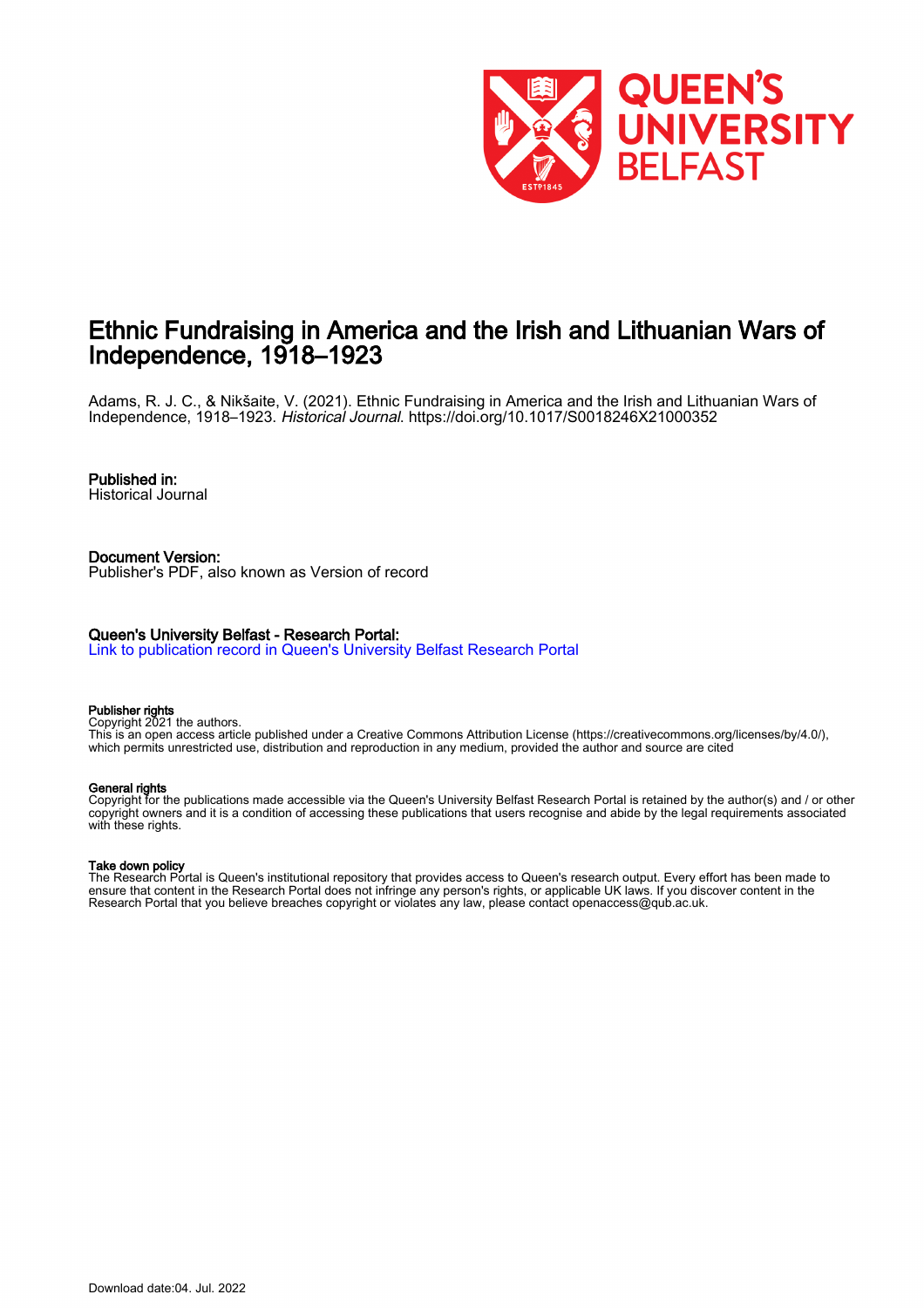ARTICLE



CrossMark

## Ethnic Fundraising in America and the Irish and Lithuanian Wars of Independence, 1918–1923

R. J. C. Adams<sup>1</sup> and Vaida Nikšaitė<sup>2</sup> D

<sup>1</sup>Queen's Management School, Queen's University Belfast, Belfast, Northern Ireland and<br><sup>2</sup>E B S -ENBS, Denartment of History, Arts, and Archaeology, Université libre de <sup>2</sup>F.R.S.-FNRS, Department of History, Arts, and Archaeology, Université libre de Bruxelles, Brussels, Belgium Email: [R.Adams@qub.ac.uk;](mailto:R.Adams@qub.ac.uk) [Vaida.Niksaite@ulb.be](mailto:Vaida.Niksaite@ulb.be)

## Abstract

The close of the First World War signalled a proliferation of newly established nationstates across Europe. However, the unilateral proclamations of these states' independence did not guarantee their international recognition, nor did it guarantee their financial viability. This article examines the funding of two such states: the unrecognized Lithuanian (1919–23) and Irish (1919–21) republics. Both funded their wars of independence by selling 'war bonds' to their respective diasporas in the United States; the Lithuanians raising almost \$1.9m from c. 28,000 subscribers and the Irish raising \$5.8m from c. 300,000 subscribers. Communication between the organizers of these bond drives was virtually non-existent, but following the example of the US Liberty Loans they employed remarkably similar tactics. Yet, issued by self-proclaimed nation-states with neither territorial integrity nor a credible history of borrowing, the Lithuanian and Irish war bonds promised a return only when the states had received international recognition. In this sense, they were examples of what the authors term Pre-Sovereign Debt. Practically, they were a focal point for agitation for governmental recognition and rousing of American public opinion. Symbolically, they were tangible representations of the Lithuanian and Irish pretensions to statehood.

In December 1919, Rev. Jonas Žilius approached the American Bank Note Company with an unusual request. He was representing the Republic of Lithuania, a state with neither territorial integrity nor international recognition, and his request was that the Bank Note Company print bonds for this non-sovereign republic. After some persuasion, the manager obliged, and the Lithuanian Liberty Loan was born.<sup>1</sup> Around the same time, the American Bank Note Company was approached by the representative of another unrecognized

 $<sup>1</sup>$  Darbininkas, 7 Feb. 1920, p. 1.</sup>

<sup>©</sup> The Author(s), 2021. Published by Cambridge University Press. This is an Open Access article, distributed under the terms of the Creative Commons Attribution licence [\(http://creativecommons.org/licenses/by/4.0/](http://creativecommons.org/licenses/by/4.0/)), which permits unrestricted re-use, distribution, and reproduction in any medium, provided the original work is properly cited.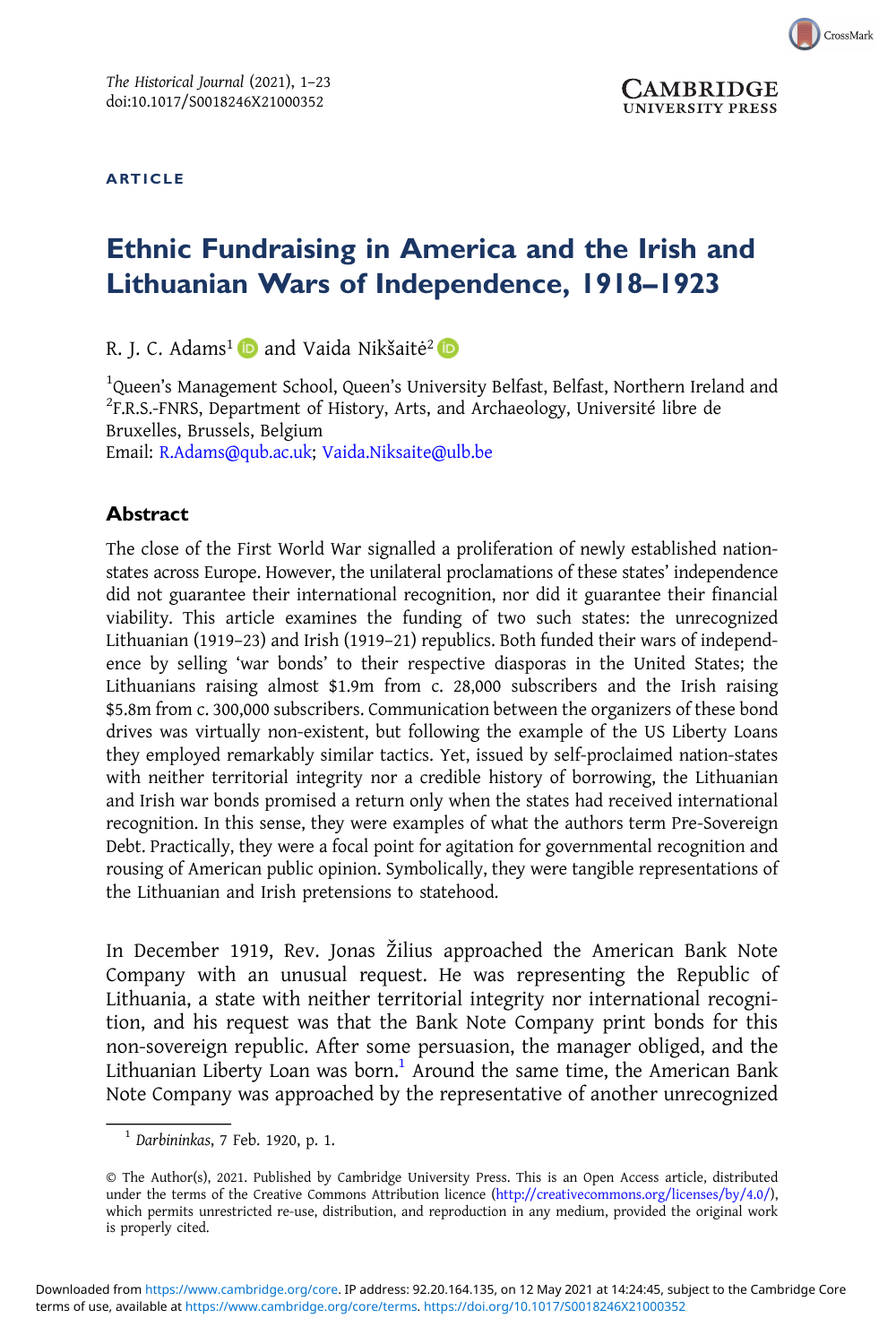state. Joseph McGarrity, a liquor importer from Philadelphia, was acting on behalf of the newly proclaimed Irish republic, also planning to raise money through the sale of bonds in America. Unfortunately for McGarrity, he was not so successful. The American Bank Note Company responded:

inasmuch as it is absolutely contrary to the custom of our Company to execute orders for Governments which have not been recognized by, or have not duly accredited representatives to, the Government of the United States of America, we find it impossible to entertain the proposition you have placed before us.<sup>2</sup>

Nevertheless, McGarrity found another printer, and preparations for the Irish bond drive in America began in earnest.<sup>3</sup>

This article is a comparative study of the Lithuanian and Irish bond drives in America, adding to a growing body of scholarship that compares the experiences of the new nation-states formed after the First World War.<sup>4</sup> Although located in the opposite extremities of the continent, the Lithuanian and Irish governments applied the same method of fundraising, at the same time, and for the same purpose. Examining these cases together enables better understanding of the fundraising tactics deployed in each case and more meaningful assessment of their outcomes. It also makes the conclusions more generalizable. Drawing on primary sources and secondary literature, this study puts in dialogue two divergent geopolitical contexts and two distinct historiographies. Using the comparative perspective as a heuristic tool enables our study to break free from the linguistic and archival captivity of the nation-state and avoid the national exceptionalism that is typical of the historiography of independence movements.<sup>5</sup>

Moreover, as demonstrated in this article, the Lithuanian and Irish independence struggles were inherently transnational endeavours. By broadening the focus of study beyond national boundaries, this article explores the role of ethnic-American diasporas in furthering the interests of national movements in their countries of origin.<sup>6</sup> In so doing, it offers insights into the

writing', in Konrad H. Jarausch, Thomas Linderberger, and Annelie Ramsbrock, eds., Conflicted memories: Europeanizing contemporary histories (New York, NY, and Oxford, 2007), pp. 70, 74–5; Philippa Levine, 'Is comparative history possible?', History and Theory, 53 (2014), p. 346.<br><sup>6</sup> Kevin Kenny, The American Irish (New York, NY, 2000); Gary Hartman, The immigrant as diplomat:

ethnicity, nationalism, and the shaping of foreign policy in the Lithuanian-American community, 1870–1922

 $^2$  American Bank Note Company to McGarrity, 12 Dec. 1919, National Library of Ireland (NLI), MS 17,522. <sup>3</sup> Agreement between E. A. Wright & Co. and McGarrity, 23 Jan. 1920, NLI, MS 17,522.

<sup>4</sup> E.g. Tim Wilson, Frontiers of violence: conflict and identity in Ulster and Upper Silesia, 1918–1922 (Oxford, 2010); Julia Eichenberg, 'The dark side of independence: paramilitary violence in Ireland and Poland after the First World War', Contemporary European History, 19 (2010), pp. 231–48; Jochen Böhler, 'Enduring violence: the postwar struggles in east-central Europe, 1917–21', Journal of Contemporary History, 50 (2015), pp. 58–77; Robert Gerwarth and John Horne, eds., War in peace: paramilitary violence in Europe after the Great War (Oxford, 2012); Gerard Keown, First of the small nations: the beginnings of Irish foreign policy in the interwar years, 1919-32 (Oxford, 2016).<br><sup>5</sup> Pieter Lagrou, 'Between Europe and the nation: the inward turn of contemporary historical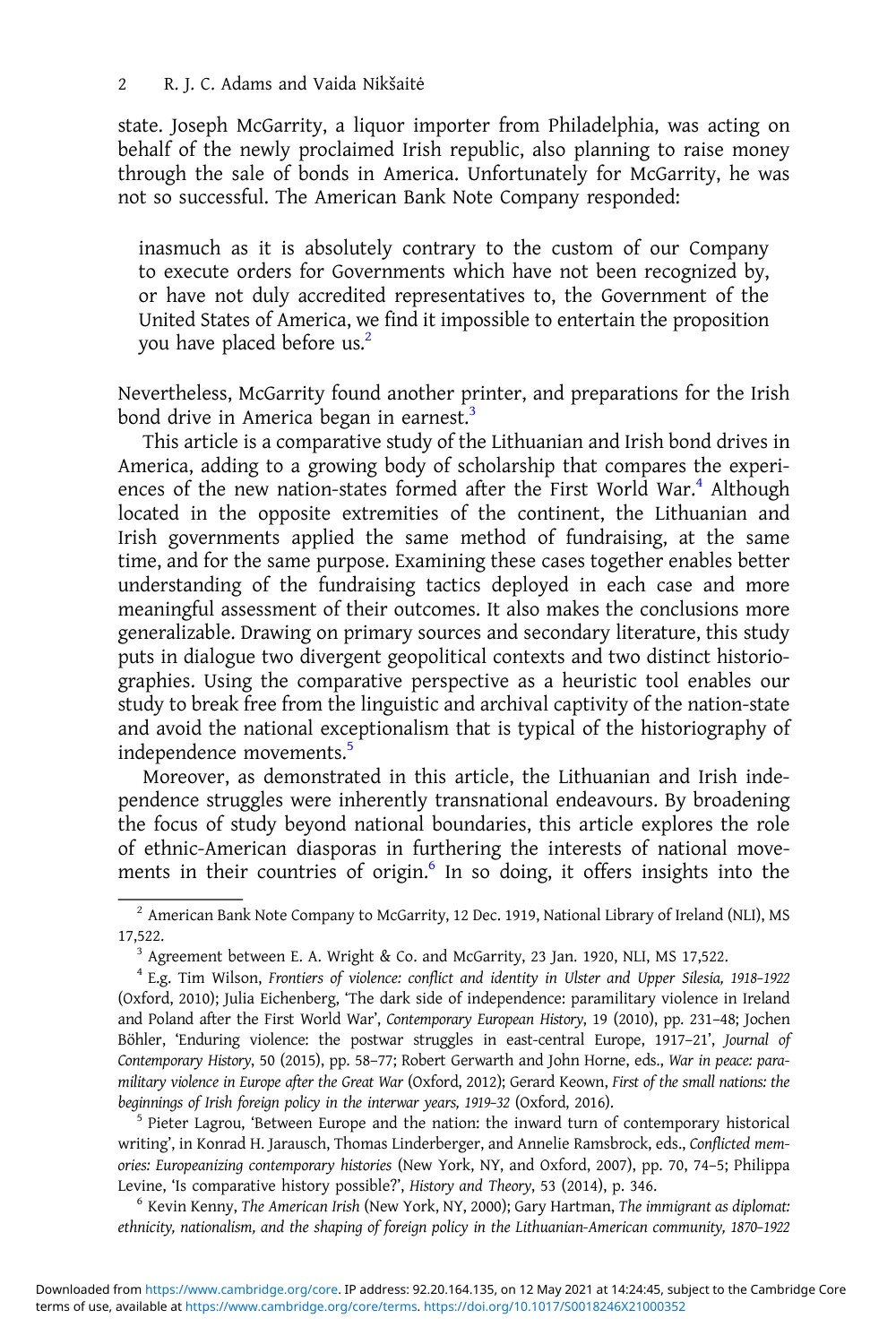experiences of immigrant communities in the United States more broadly.<sup>7</sup> In a global context, this article also shows the increasing power of the United States to influence European politics.

One fruit of the Irish-Lithuanian comparison is identification of a fundraising strategy that we term Pre-Sovereign Debt. While sovereign debt is debt that is issued by a sovereign national government, Pre-Sovereign Debt is issued by the government of a state that does not yet exist, promising a return to subscribers if and when that state comes into existence.<sup>8</sup> By raising funds through issuing bonds, these two self-proclaimed republics were performing sovereignty in anticipation of sovereignty being achieved. By subscribing to the Lithuanian and Irish bond drives, their supporters in America were also engaging in this performance. In effect an act of recognition, the purchase of these bonds added credence to the existence of the states that issued them, providing a first step on the path to official recognition. The subscribers were also buying in to the concept of these new nation-states, renewing ties to their respective homelands, while taking a stake in the outcome of their wars of independence.<sup>9</sup>

This article begins with an historical overview of the Lithuanian and Irish wars of independence, introducing the unrecognized governments in each case and outlining the challenges they faced. It then describes the methods by which these unrecognized states sought funding, introducing the novel concept of Pre-Sovereign Debt. The article then examines the diaspora communities from which the Lithuanian and Irish republics sought to raise funds, placing them in the context of American politics during and after the First World War. Attention then turns to the focus of this article: the Lithuanian and Irish bond drives in America. Analysing how the Lithuanian and Irish

international relations: rethinking key concepts in IR (London and New York, NY, 2012), pp. 179–92; Dan Lainer-Vos, Sinews of the nation (Cambridge and Malden, MA, 2013); Hent Kalmo and Quentin Skinner, eds., Sovereignty in fragments: the past, present and future of a contested concept (Cambridge and New York, NY, 2014).

<sup>(</sup>Vilnius, 2002); Vic Satzewich, The Ukrainian diaspora (London and New York, NY, 2002); Michael Doorley, Irish-American diaspora nationalism (Dublin, 2005); Mieczysław B. Biskupski, The United States and the rebirth of Poland, 1914–1918 (Dordrecht, 2012); David Brundage, Irish nationalists in America: the politics of exile 1798–1998 (New York, NY, 2016); Judah Bernstein, '"The two finest nations in the world": American Zionists and Irish nationalism, 1897–22', Journal of American Ethnic History, 36 (2017), pp. 5–37; Damian Murray, Irish nationalists in Boston: Catholicism and conflict, 1900–1928

 $\frac{7}{1}$  In his overview of the developments of the transnational history, Kiran Klaus Patel underscores the importance of 'intercontinental encounters' and notes the relative scarcity of studies dealing with this type of transfer. Kiran Klaus Patel, 'An emperor without clothes? The debate about transnational history twenty-five years on', Histoire@Politique, 26 (2015), pp. 10–11.<br><sup>8</sup> Lithuania had been recognized by Germany since March 1918, but as a defeated power this did

not carry much weight in the post-war context. Although the Lithuanian Republic was also recognized by Soviet Russia in July 1920, the latter did not itself have international recognition at this time (Alfred Erich Senn, The emergence of modern Lithuania (New York, NY, 1959), pp. 33, 222). The Irish Republic also sought recognition from Soviet Russia in 1920, but its efforts never came to fruition (David Fitzpatrick, Harry Boland's Irish revolution (Cork, 2003), pp. 180–1).<br><sup>9</sup> For more discussion, see Rebecca Adler-Nissen, 'Sovereignty', in Adler-Nissen, ed., Bourdieu in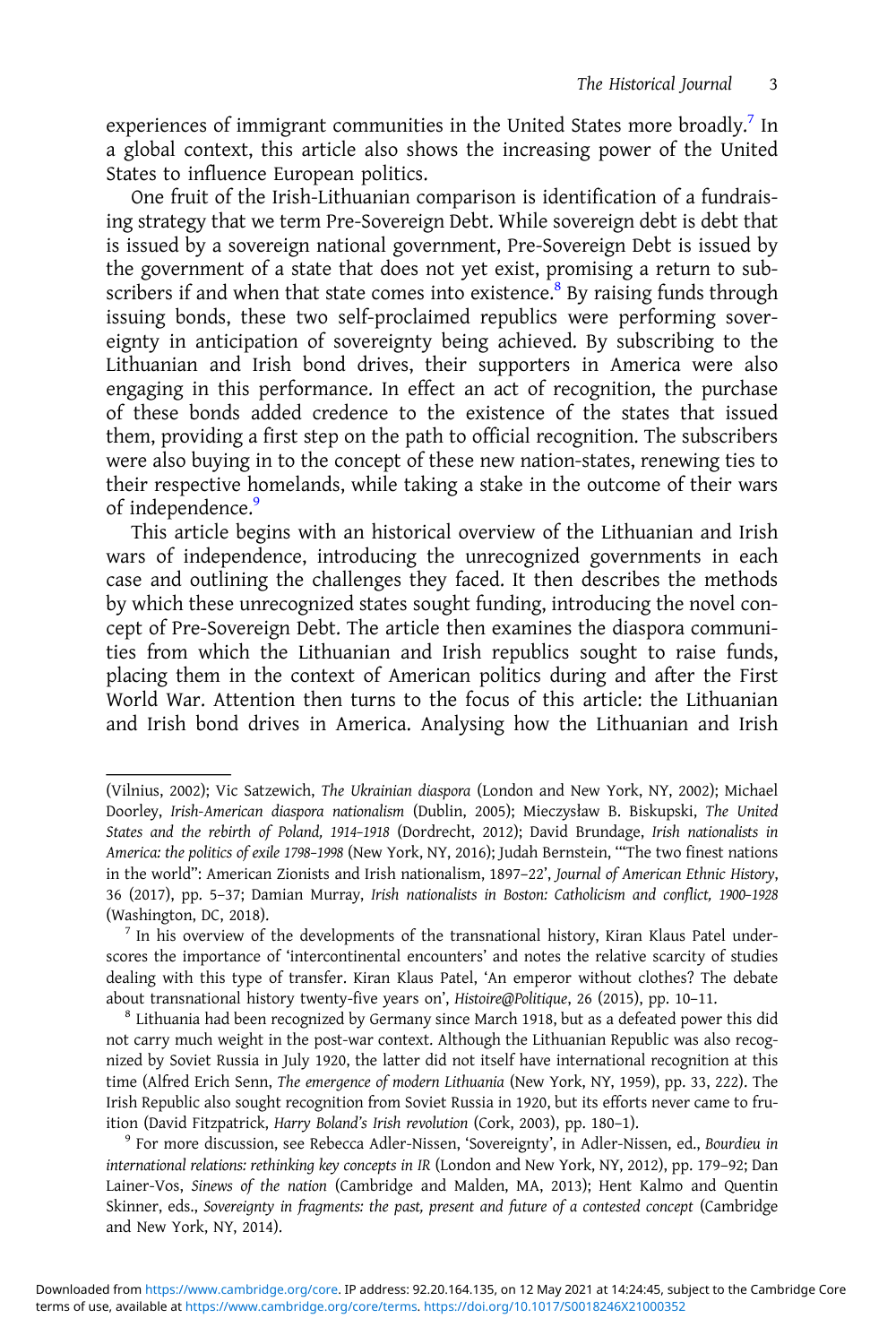fundraising campaigns were organized and promoted, the article explores the similarities in their tactics and strategies. It also highlights the ways in which they mimicked the US Liberty Loans of the First World War, linking the aspirations of the Lithuanian and Irish governments-in-waiting with President Wilson's stated war aim of liberty for small nations. The article then explores the common challenges facing the Lithuanian and Irish fundraisers, such as internal divisions and external criticism. Finally, attention is paid to the results of the Lithuanian and Irish bond drives in America, with particular focus on the kinds of people who subscribed.

#### I

The Lithuanian and Irish self-proclaimed republics both emerged from the chaos of the First World War, and each was shaped by its own unique experience of that war. Lithuania began the war as part of Tsarist Russia, but the Russian army's Great Retreat of 1915, accompanied by a mass population displacement,  $10$ left the country in the hands of the German Ober Ost military regime.<sup>11</sup> The collapse of the Russian empire resulted in a vacuum of power and several statebuilding projects – nationalist, Bolshevik, and federalist – competed for control over the ill-defined territory of Lithuania. The Lithuanian nation-state project took shape in September 1917 when the Council of Lithuania, known as the Taryba, was convened at the Vilnius conference, organized under the auspices of the German authorities. In December 1917 (and then again in February 1918), the Taryba declared independence. However, conceived by the Germans as part of their Mitteleuropa sphere of influence, the Taryba had difficulty asserting its authority and for more than a year remained under tight control of the occupying forces. The Taryba's fortunes changed later in 1918, when German military setbacks on the Western Front and the outbreak of the German Revolution allowed it to begin a gradual process of political emancipation. In November 1918, the Taryba adopted an Interim Constitution that gave it provisional legislative authority, sharing executive power with a cabinet of ministers.

However, when German troops began to withdraw in December 1918, the Red Army advanced into territory claimed by the Taryba. This was the onset of the frontier wars commonly known as the Lithuanian wars of independence: first against the Bolsheviks (December 1918 – August 1919), then against German-White Russians or Bermontians (July – December 1919), and finally against Poland (April 1919 – November 1920).<sup>12</sup> In the course of these conflicts,

about post-First World War conflicts in Lithuania and how violence shaped the creation of

<sup>&</sup>lt;sup>10</sup> Peter Gatrell, A whole empire walking: refugees in Russia during World War I (Bloomington, IN, 1999). For the Lithuanian refugee experiences, see Tomas Balkelis, 'Forging a "moral community": the Great War and Lithuanian refugees in Russia', in Tomas Balkelis and Violeta Davoliūtė, eds., Population displacement in Lithuania in the twentieth century: experiences, identities and legacies (London, 2016), pp. 69-95.<br><sup>11</sup> For more information on German foreign policy towards eastern Europe and Lithuania during

and after the Great War, see Vejas Gabriel Liulevicius, War land on the eastern front: culture, national identity and German occupation in World War I (Cambridge, 2000).<br><sup>12</sup> After signing the ceasefire, low-scale violence continued until as late as May 1923. For more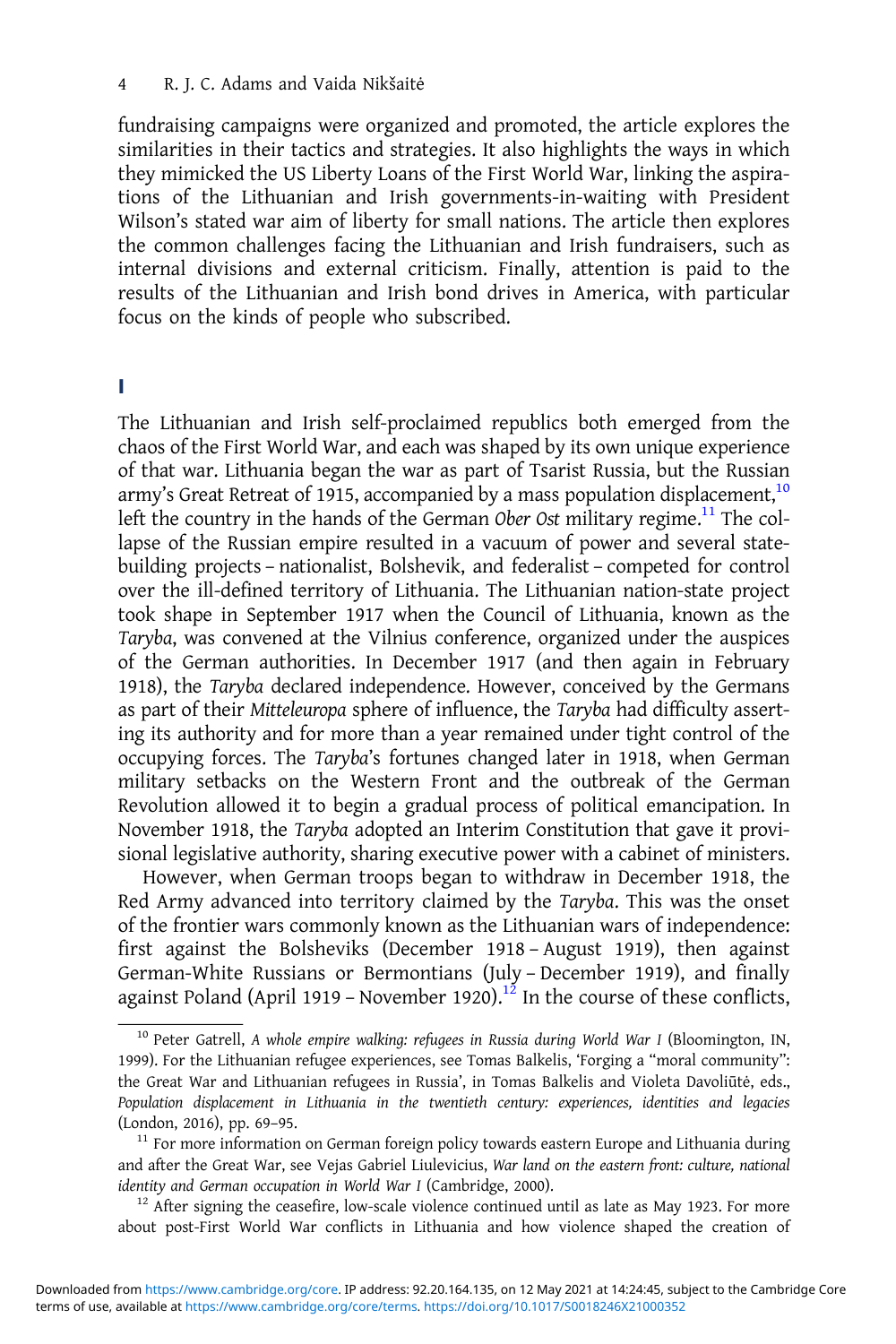the Lithuanian army and paramilitaries suffered 1,444 official military casualties. $^{13}$  Meanwhile, the provisional government established a wide network of representations abroad seeking international recognition of the new Republic of Lithuania. In Paris, the officially unrecognized Lithuanian delegation laboured in the corridors of the peace conference. $^{14}$ 

The Lithuanian delegation to Paris was one of many hoping to benefit from US President Wilson's stated war aim of self-determination for small nations. Also on the periphery of the Paris Peace Conference agitating for recognition was a delegation from Ireland, which, according to its leader, established 'particularly friendly relations' with the Lithuanian delegates.<sup>15</sup> For Ireland, as for the rest of the United Kingdom, the First World War was an overseas war. However, a brief exception came in Easter 1916, when German-backed Irish republicans staged an insurrection in the centre of Dublin. Lasting only a week, the Easter Rising was a failure in military terms, but the British response to it resulted in the radicalization of public opinion in Ireland.<sup>16</sup> This became apparent in the UK general election of December 1918, when Sinn Féin, the party most associated with the Rising, won 73 of the 105 Irish seats in Westminster. The Sinn Féin MPs decided not to take their seats in Westminster, and instead formed their own parliament, Dáil Éireann, in Dublin. The Dáil met for the first time in January 1919 and, on the same day, two policemen were shot dead in rural Ireland. The organization responsible for this attack was the Irish Volunteers, a nationalist paramilitary group loosely under the command of the Dáil. This incident is generally regarded as opening the Irish War of Independence, a major civil conflict with between 1,200 and 1,500 fatalities, many more casualties, and substantial damage to property. On one side were the Irish Volunteers, also known as the IRA, and on the other were the forces of the British government in Ireland.<sup>17</sup>

Like the Taryba, the Dáil selected a cabinet from its representatives; with ministries such as Defence, Finance, and Foreign Affairs forming what historian Arthur Mitchell has termed a 'counter-state'.<sup>18</sup> At the head of the counter-state was Éamon de Valera, a mathematics teacher by profession, who was elected president of the Dáil before travelling to America in the summer of 1919. At first, this counter-state had neither international recognition nor territorial integrity, but as the war progressed it took on more and more of the characteristics of a legitimate government. Abroad, a diplomatic network was established to agitate for international recognition.<sup>19</sup>

Lithuanian nation-state, see Tomas Balkelis, War, revolution and nation-making in Lithuania, 1914–1923

 $^{13}$  Alfonsas Eidintas and Vytautas Žalys, Lithuania in European politics: the years of the first republic, 1918–1940 (New York, NY, 1997), p. 35.<br><sup>14</sup> A. E. Senn, 'The formation of the Lithuanian foreign office, 1918–1921', Slavic Review, 21 (1962),

pp. 500–7, at p. 503.<br>
<sup>15</sup> Witness statement of Sean T. O'Kelly, 17, Bureau of Military History (BMH), WS1765.<br>
<sup>16</sup> Fearghal McGarry, *The Rising: Ireland: Easter 1916* (New York, NY, 2010), p. 34.<br>
<sup>17</sup> Michael Hopkins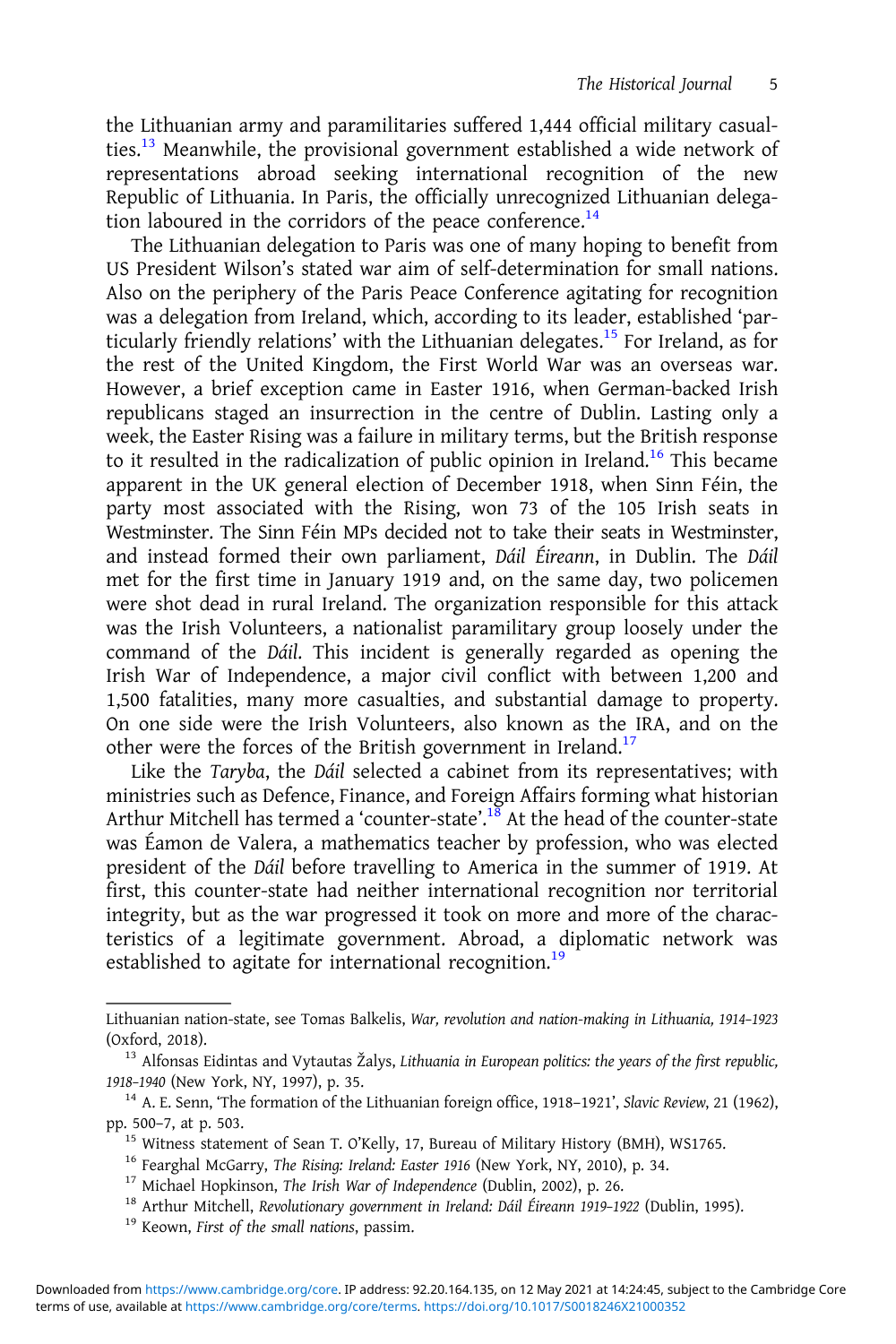Of course the Lithuanian and Irish republics' pretensions to statehood came with a price tag, as did the prosecution of their wars of independence and pursuit of international recognition. Although the need to raise funds was obvious, the means by which funds could be raised was less clear. Notwithstanding their cordial relations in Paris, communication between the Irish Republic and the emerging nation-states of eastern Europe was 'almost non-existent', according to historian Gerard Keown. The fragile states of central and eastern Europe were preoccupied with their own wars of independence and, according to Keown, 'offered little by the way of example or encouragement' to the Irish.<sup>20</sup> Indeed, mindful of Britain's great power status, Lithuanian representatives were keen to dissociate their independence movement from the Irish.<sup>21</sup> Nevertheless, despite their isolation from each other, the Lithuanian and Irish republics' approaches to fundraising were remarkably similar.

#### II

As demonstrated by the Lithuanian and Irish republics' contemporaries, there are a number of ways for an aspirant state to finance its establishment. The Democratic Republic of Georgia (1918–21), for example, opted to print money to pay its expenses. This highly inflationary policy, which ultimately undermined the viability of the Georgian state, was not an option open to the Lithuanian or Irish republics since neither had a currency of its own in 1919.<sup>22</sup> Another option, employed among others by the newly independent Second Polish Republic, was to seek aid from the Great Powers. Lithuania succeeded in raising c. \$20m in this way, partially in kind, but this was soon depleted by the high running costs of its wars of independence.<sup>23</sup> Further efforts to gain access to foreign lending were hampered, inter alia, by persistent territorial disputes, a global scarcity of available credit, and the reluctance of Lithuanian statesmen to accept what they considered unfair credit terms. $24$  Meanwhile, Britain's dominant position in the post-war settlement

Lithuania, 1914–1940', Journal of Baltic Studies, 28 (1997), pp. 153–70, at p. 161.

<sup>&</sup>lt;sup>20</sup> Ibid., p. 50.<br><sup>21</sup> In September 1921, the Lithuanian mission in the United States was scolded by the Lithuanian Ministry of Foreign Affairs for an article entitled 'Ulster and Vilnius', which appeared in several Lithuanian-American journals. The official from Kaunas observed that the author might have had good intentions and that his Irish-Lithuanian comparison might not be false, but this kind of rhetoric was dangerous and thus unacceptable. B. K. Balutis to V. Čarneckis, 29 Sept. 1921, Central State Archive of Lithuania (LCVA), 656/1/318, fo. 273.<br><sup>22</sup> Stephen Jones, 'Between ideology and pragmatism: social democracy and the economic tran-

sition in Georgia 1918–21', Caucasus Survey, 1 (2014), pp. 63–81, at pp. 5–6.<br><sup>23</sup> Germany granted the first and the most substantial monetary loans to the Lithuanian

Republic during its wars of independence – more than \$14m in total. The US, the UK, and France offered loans in kind: food, medical and military supplies, and their transport. A historical outline of Lithuanian state's debts, c. 1932, LCVA, 387/5/238, fos. 174–9; Economic and financial condition of the Lithuanian Republic at the beginning of 1922 (London, 1922), pp. 50–1.<br><sup>24</sup> Gary Hartman, 'Dollars, diplomacy, and dignity: United States economic involvement in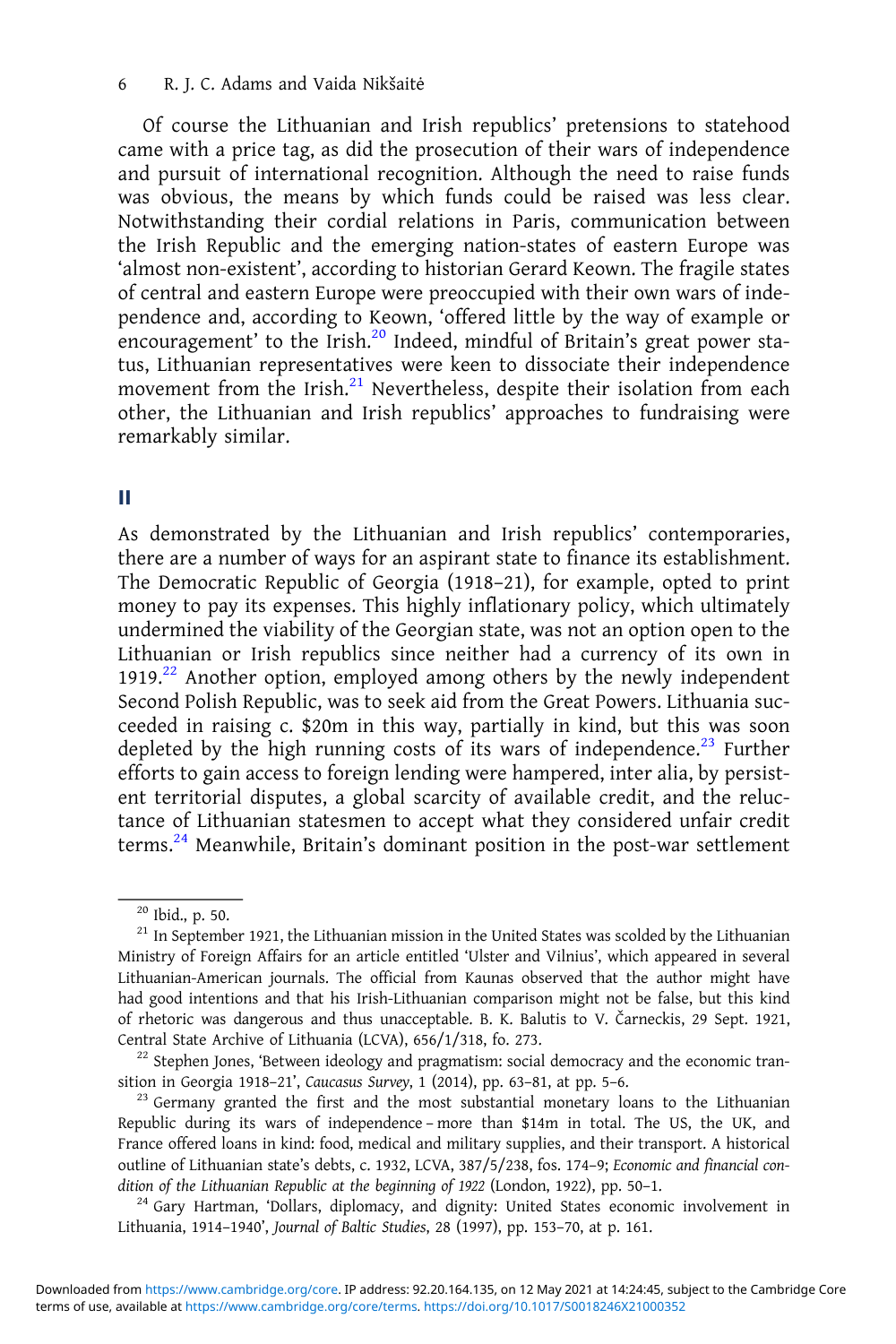made such 'Great Power' funding impossible for the Irish.<sup>25</sup> Another option was the exploitation of natural resources.<sup>26</sup> The short-lived West Ukrainian People's Republic (1918–19) relied heavily on the sale of oil, and it was the loss of its oilfields to forces of the Second Polish Republic that heralded its demise.<sup>27</sup> Unfortunately for the Dáil and the Taryba, there were no such resources to exploit in Ireland or Lithuania. Yet another option was to raise funds by requisition: the forced appropriation of property within the nascent state's territory. Although the Lithuanian and Irish republics both resorted to requisitions, the respectability craved by the Taryba and Dáil rendered such a policy highly inadvisable. It also risked alienating the electorate from which they drew their legitimacy, not to mention harming the economy. A more benign option was to collect voluntary donations. However, while this formed an element of both the Lithuanian and Irish republics' funding strategies, again, it ran counter to their pretensions to statehood. In the words of the Dáil's leadership, appeals for donations would not be 'in accord with its dignity as the de jure and accepted Government of Ireland'.<sup>28</sup>

Which brings us to the focus of this article: the raising of funds through debt. Many belligerent states during the First World War favoured borrowing over taxation and adopted so-called 'internal loan' policies to fund their war efforts. As an expression of a total war, involving the mobilization of the entire population, the new patriotic-capitalist savings model was widespread across Europe. In the words of an advertising professional working on promotion of British war bonds, the aim was to 'make patriotism profitable'.<sup>29</sup> Clearly drawing inspiration from the war bonds of the Great War, both the Lithuanian Taryba and Irish Dáil raised money by selling 'war bonds' of their own within their respective territories. Through these 'war bonds', the Lithuanians raised 40,910,750 ostmarks in Lithuania<sup>30</sup> and the Irish raised £358,447 in Ireland. $31$ 

However, there were two major differences between the war bonds of the Lithuanian and Irish republics and those of the main belligerents in the First World War. First, the Lithuanian and Irish war bonds were issued by selfproclaimed states and repayment of them was contingent on their

<sup>&</sup>lt;sup>25</sup> Although during the Great War, the Irish received non-pecuniary support from Germany in the form of arms for the 1916 Easter Rising (J. Bowyer Bell, The secret army: the IRA (New Brunswick, NJ, 2004) pp. 5–6).<br><sup>26</sup> Paul Collier, Anke Hoeffler, and Dominic Rohner, 'Beyond greed and grievance: feasibility and

civil war', Oxford Economic Papers, 61 (2009), pp. 1–27, at p. 8.<br><sup>27</sup> Alison Fleig Frank, *Oil empire: visions of prosperity in Austrian Galicia* (Cambridge, 2009), p. 227.<br><sup>28</sup> Ard Chomhairle of Sinn Féin, 20 Feb. 1919,

Financing the First World War (New York, NY, 2004), p. 148.<br><sup>30</sup> A historical outline of Lithuanian state's debts, c. 1932, LCVA, 387/5/238, fos. 178-81. This

amount was raised during two highly publicized national loan drives: the first internal loan drive, launched in mid-1919 and the extraordinary defence loan drive launched in November 1920.

 $31$  A further £11,718 was raised in Britain and France. Francis M. Carroll, Money for Ireland (Westport, CT, 2002), p. 8.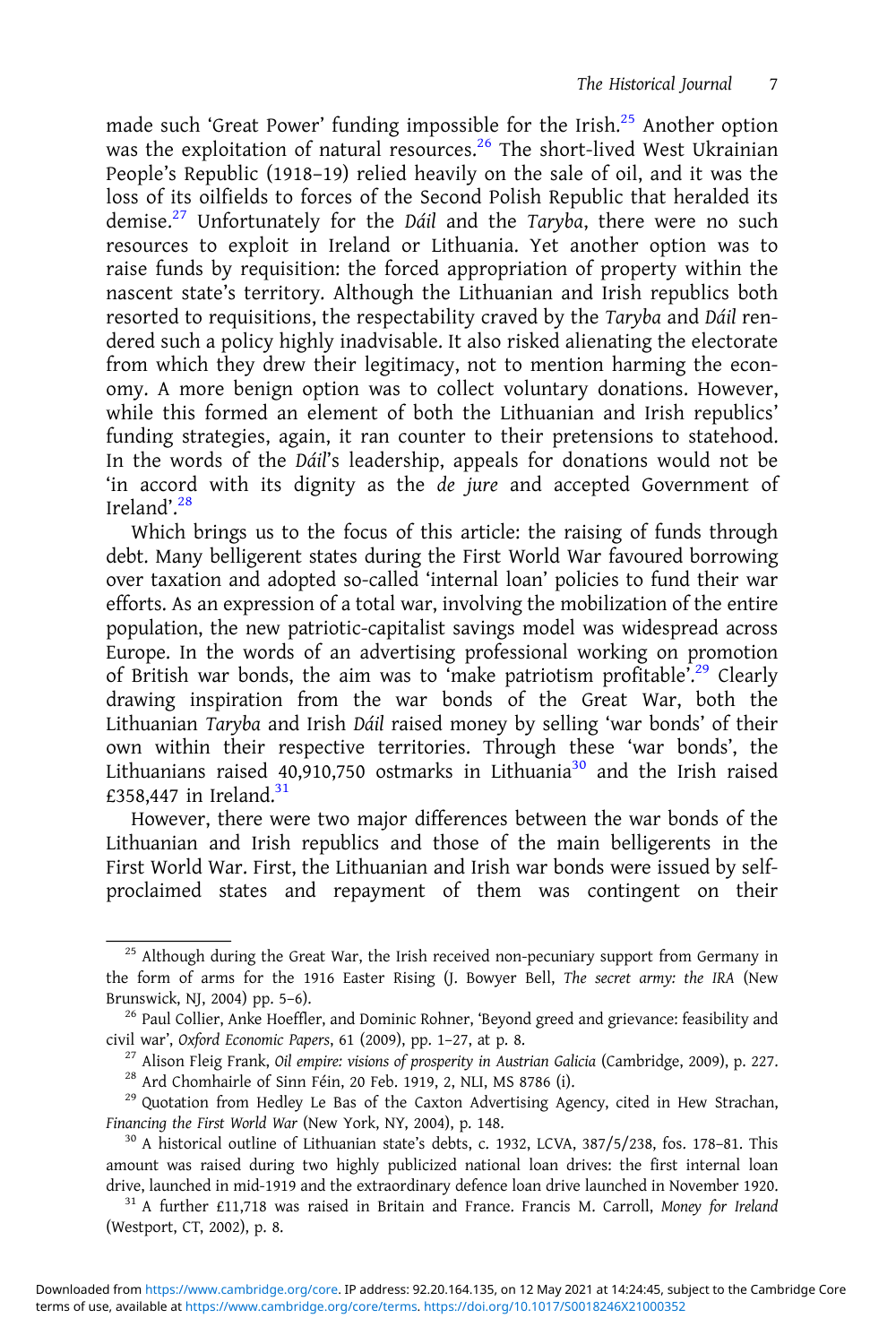establishment of sovereignty. The Irish bonds promised a return to subscribers only when British forces had left Ireland and an independent Irish Republic was internationally recognized.<sup>32</sup> The Lithuanian Liberty bonds, meanwhile, promised redemption in fifteen years. Citing various allies' tacit recognition of the Lithuanian government, the Lithuanian Liberty Loan's promoters displayed more confidence than the Irish in the likelihood of its repayment. In reality, however, Lithuania was lacking international recognition and territorial integrity so any bond it issued had the same status as the Irish bonds. As such, both the Lithuanian and Irish bond drives can both be termed Pre-Sovereign Debt.

A second major difference between the fundraising efforts of the Lithuanian and Irish republics and those of the belligerents of the First World War was that the ambitions of the former were not limited to their respective homelands. The targets of these Pre-Sovereign Debt campaigns also included the countries' diasporas. While apparently novel, the notion of selling bonds to a diaspora to raise money for an unrecognized state in the homeland was by no means a new one. Louis Kossuth, the Hungarian nationalist, toured America in 1852 selling his 'Hungary Bonds', as did Gottfried Kinkel, leader of the failed Baden revolution in Germany.<sup>33</sup> The 1850s and 1860s filibustering missions of Cuban revolutionary Narciso Lopez were also funded in this way, by selling bonds of the 'Republic of Cuba' to his countrymen in the United States, as was William Walker's ill-fated state-building mission to Nicaragua. $34$  Indeed, the Irish Republic's own antecedents, the Fenian Brotherhood, sold bonds of the 'Irish Republic' in America in 1866.<sup>35</sup> Another newly established state that organized a bond drive in the United States was Poland – Lithuania's competitor for land and population.<sup>36</sup> The Poles also targeted their diaspora in America, but having received official recognition from the United States in January 1919 their case cannot be described as Pre-Sovereign Debt.<sup>37</sup>

There are a number of advantages of fundraising from emigrant communities. They often bear a grievance for having to leave their homeland, they are able to operate more freely in their adopted country than would be the case in their homeland, and their adopted country is often more prosperous than their homeland. $38$  It also has the merit of not burdening the domestic

Darius Staliūnas, Lithuanian nationalism and the Vilnius question, 1883-1940 (Marburg, 2015).<br><sup>37</sup> For more information on the Polish bond drive, see Piotr S. Wandycz, The United States and

Poland (Cambridge, 1980), pp. 181–3.<br><sup>38</sup> Paul Collier, 'Rebellion as a quasi-criminal activity', Journal of Conflict Resolution, 44 (2000),

pp. 839–53, at p. 843.

 $32$  Minutes of Dáil Éireann Ministry and Cabinet, 19 Dec. 1919, National Archives of Ireland,

DE/1/1.<br><sup>33</sup> John H. Komlos, *Kossuth in America, 1851-1852* (Buffalo, NY, 1973), p. 90; Sabine Freitag, *Exiles*<br>from European revolutions: refugees in mid-Victorian England (Oxford and New York, NY, 2003), p. 173.

 $34$  David Sim, 'Following the money: Fenian bonds, diasporic nationalism, and distant revolutions in the mid-nineteenth-century United States', Past & Present, 247 (2020), pp. 77–112.<br><sup>35</sup> Ibid. 36 Theodore R. Weeks, *Vilnius between nations*, 1795–2000 (DeKalb, IL, 2015); Dangiras Mačiulis and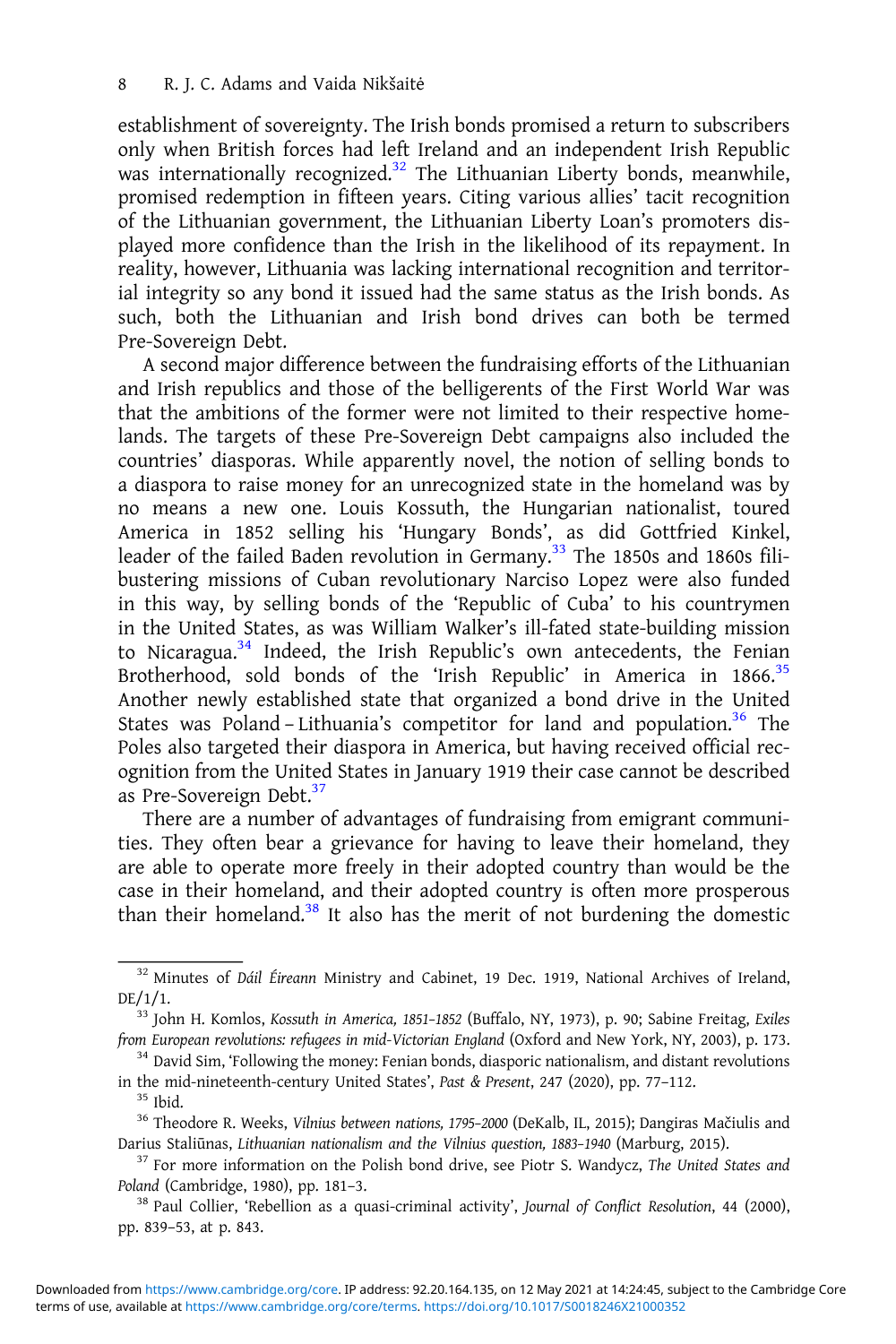population and thereby eroding support for the movement. Fundraising by bonds rather than donations also has advantages. The sale of bonds reinforces self-proclaimed states' posture as legitimate governments. It also makes tangible what would otherwise be the intangible satisfaction associated with giving a donation, allowing subscribers to show proof of their patriotism for the old country. The uniformity of bonds also allows consistency in message, reinforcing the singularity of an unrecognized government as representative of its nation. It also implies exclusivity, suggesting that any other means of contributing to the national cause is in some way counterfeit.<sup>39</sup> Finally, performing sovereignty overseas enables external validation of pretensions to statehood, while also bringing it to the attention of the US government.

#### III

The Lithuanian and Irish diasporas in America were the result of several waves of mass migration, which over the years had gravitated towards the major population centres of the eastern seaboard and the industrial midwest.<sup>40</sup> As they grew in numbers, these Lithuanian- and Irish-Americans established numerous cultural, educational, economic, and political organizations to bind their respective communities together. America's Lithuanian-born population in 1920 was 135,068, according to the US census, but diaspora scholars estimate the Lithuanian-American population, including second and third generations, to have been as many as  $500,000.<sup>41</sup>$  Perhaps showing hubris, the Lithuanian authorities of the time estimated the Lithuanian-American population to number 750,000.<sup>42</sup> Considering the population of Lithuania at this time was barely above 2 million, it is not surprising that the Taryba was keen to exploit its diaspora in America.<sup>43</sup> Meanwhile, in 1919, Irish-American nationalists claimed that some 20 million Americans were of Irish heritage.<sup>44</sup> The population of Ireland at the time amounted to less than 4.4 million.<sup>45</sup> It was these communities, part of the 'greater' nations of Lithuania and Ireland, that were the primary targets of the Taryba's and Dáil's fundraisers.

Kerby A. Miller, Emigrants and exiles (Oxford, 1985), pp. 346–53.<br><sup>41</sup> Statistical abstract of the United States (Washington, DC, 1923), p. 32; Antanas Kučas, 'JAV lietu-<br>viai', in Lietuvių enciklopedija (37 vols., Boston,

 $42$  Announcement of the Lithuanian mission, 5 Feb. 1921, LCVA, 656/1/318, fo. 106.<br> $43$  Lietuvos gyventojai. Pirmojo 1923 m. rugsėjo 17 d. visuotinio gyventojų surašymo duomenys (Kaunas, 1923), p. xxiii.  $^{44}$  Washington Times, 4 June 1920, p. 4.  $^{45}$  Census of Ireland, 1911, General report with tables and appendix (Dublin, 1913).

 $39$  R. J. C. Adams, 'Shadow of a taxman: how, and by whom, was the republican government financed in the Irish War of Independence (1919–21)' (D.Phil. thesis, Oxford, 2019), pp. 179–80.

 $40$  Lithuanian mass economic migration to the United States began in the second half of the nineteenth century in the context of demographic growth combined with slow urbanization and industrialization, as well as agricultural stagnation in the home country. Fleeing compulsory Russian military service was another major factor of Lithuanian transatlantic migration. Alfonsas Eidintas, Lietuvių kolumbai. Lietuvių emigracijos istorijos apybraiža (Vilnius, 1993), pp. 12– 15. Irish migration to America surged during the Great Famine of 1845–51, but continued into the twentieth century due to poverty and a lack of employment opportunities in Ireland. See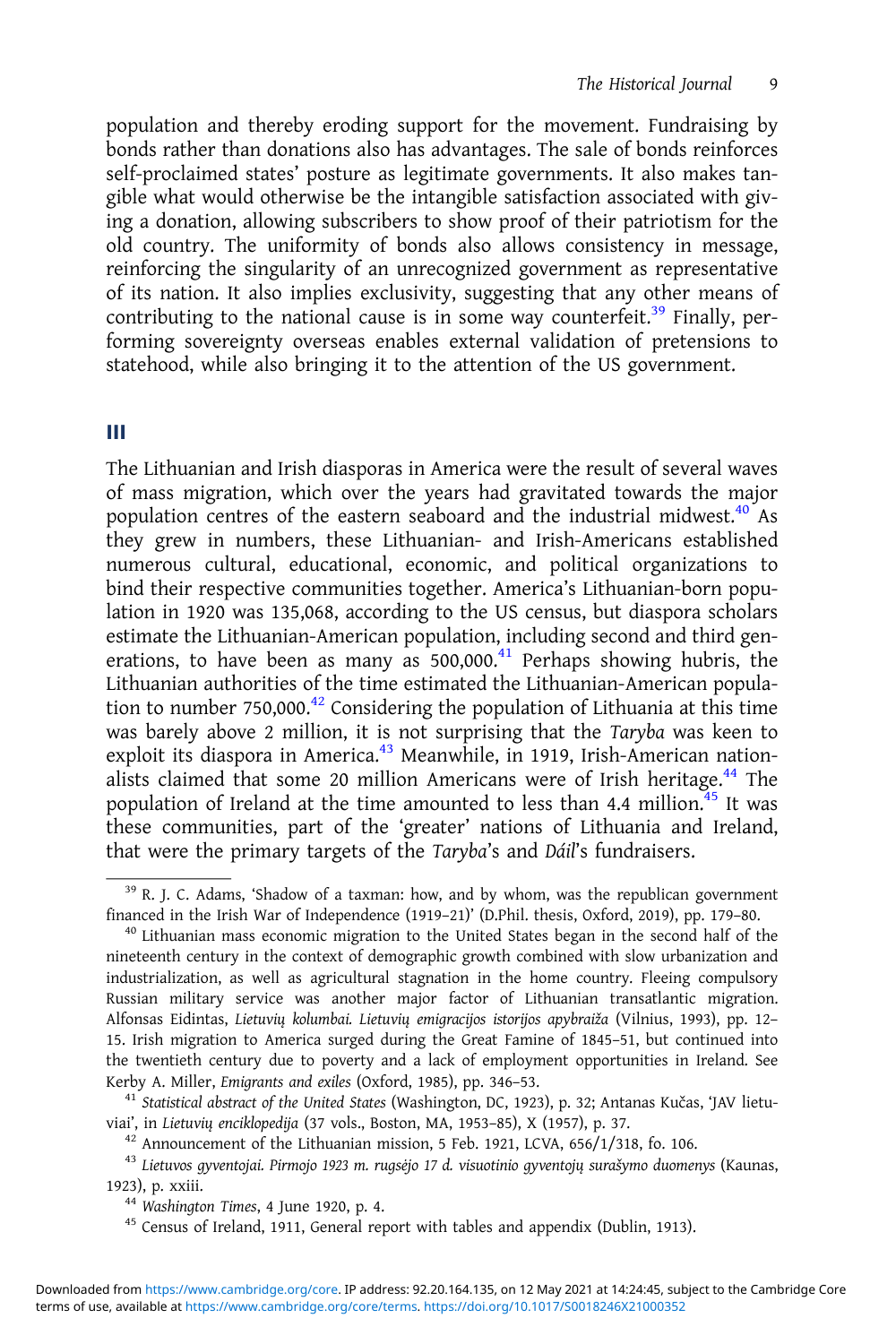No less than other sections of US society, the Lithuanian- and Irish-American communities would have become accustomed to the concept of war bonds via the US Liberty Loan campaigns of 1917-19.<sup>46</sup> Indeed, the US Liberty Loan campaign targeted immigrant groups specifically, asking foreignborn citizens to prove their patriotism and loyalty to the United States.<sup>47</sup> In essence, by purchasing Liberty Loan bonds, immigrants could 'buy in' to their adopted country. Thus, the Lithuanian- and Irish-American experiences of the Liberty Loan campaigns can shed much light on those communities' positions in broader American society.

Lithuanian-Americans responded enthusiastically to this call, holding massive patriotic rallies during which Liberty bonds were sold.<sup>48</sup> Lithuanian-American newspapers published specially translated Liberty bond advertisements, while editorial statements explained the duty to contribute in a more personalized manner. Alongside lists of Lithuanian men serving in the US army, Lithuanian-American newspapers published lists of subscribers to the US Liberty Loan.<sup>49</sup> In some editorials, the US Liberty Loan was also linked to the cause of Lithuanian independence. Most directly, one editorial claimed that 'every cent invested in these bonds is a brick in the reconstruction of a free and independent Lithuania'.<sup>50</sup>

The US Liberty Loan was less straightforward for Irish-Americans. Having openly declared sympathy for Germany at the outbreak of war, the Irish-American press and leadership were not well placed to promote a loan that was raised to make war on the Central Powers.<sup>51</sup> At the same time, ordinary Irish-Americans would have come under some pressure to subscribe to the loan, in order to prove their allegiance to the United States.<sup>52</sup> As with Lithuanian-Americans, the US Liberty Loan's promoters produced advertising aimed at the Irish-American community. A full-page newspaper advert in the Seattle Star, for example, included a letter from a torpedoed American lieutenant who came ashore in Ireland. Clearly targeting Irish-American heartstrings, the letter reads, 'Words were never written that can describe the generosity of these good Irish people. Boys, I never knew men could be so generous and wonderful. Verily, Ireland is heaven and the Irish people are saints.' <sup>53</sup> Beyond such sentimental appeals and flattery, Wilson's doctrine of self-determination also cleared a path for Irish-Americans to display

<sup>&</sup>lt;sup>46</sup> Julia C. Ott, When Wall Street met Main Street (Cambridge, 2011).<br><sup>47</sup> E.g. Seattle Star, 24 Apr. 1918, p. 4; Gary Hartman, 'Building the ideal immigrant: reconciling Lithuanianism and 100 percent Americanism to create a respectable nationalist movement, 1870-1922', Journal of American Ethnic History, 18 (1998), pp. 37-76, at p. 57; Ott, Wall Street, p. 57.

<sup>&</sup>lt;sup>48</sup> Remigijus Misiūnas, Informacinių kovų kryžkelėse. JAV lietuvių informacinės kovos XIX a. pab.-1922 m. (Vilnius, 2004), pp. 219–20; Hartman, 'Building the ideal immigrant', p. 57.<br><sup>49</sup> E.g. *Lietuva*, 19 Apr. 1918, p. 7.<br><sup>50</sup> *Lietuva*, 3 May 1918, cited in Hartman, 'Building the ideal immigrant', p. 57.<br><sup>51</sup> Michael F.

bonds of World War I', Financial History Review, 22 (2015), pp. 45-78, at p. 47.<br><sup>53</sup> Seattle Star, 24 Apr. 1918, p. 4.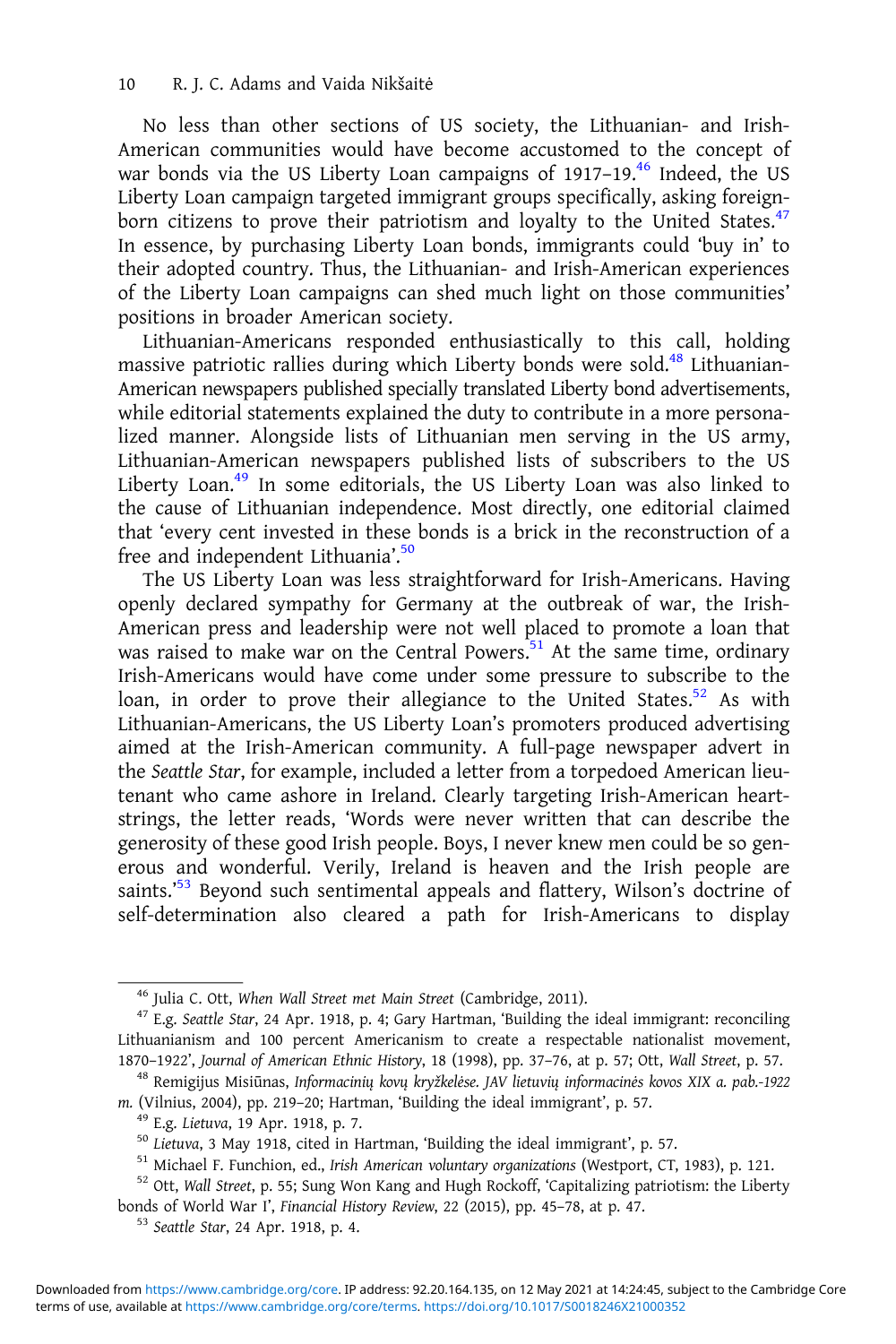patriotism for 'the old country' in a way that did not conflict with their allegiance to America.<sup>54</sup>

Alongside the US Liberty Loan, the First World War also stimulated an increase in humanitarian remittances from American immigrant groups to their compatriots in Europe. Bane and Lutz have estimated that private charities in America raised as much as \$30m for European relief during the war.<sup>55</sup> Following a successful lobbying effort, President Wilson declared 1 November 1916 'Lithuanian Day'. During a countrywide public collection of funds, Lithuanian-Americans raised  $$179,599$ .<sup>56</sup> In addition, from 1914 to 1922, over \$160,000 was raised for relief purposes through three major private Lithuanian-American funds.<sup>57</sup> Although Ireland was far from the main field of conflict, £59,348 (c. \$237,392) was raised in the United States in 1917–19 for survivors of the Easter Rising and their dependants.<sup>58</sup> One of the main organizations responsible for raising these funds was the Friends of Irish Freedom (FOIF), an open-membership society controlled by a secret society called Clan na Gael, successor to the Fenian Brotherhood.<sup>59</sup>

Following the Armistice, the FOIF launched a fundraising campaign in support of the Irish delegation to Paris. Echoing the US government's concurrent Victory Loan, in just six months, the so-called Irish Victory Fund raised \$1,005,081 via simple donations.<sup>60</sup> As well as raising funds, the collection of the Irish Victory Fund saw a dramatic increase in the size of the FOIF's membership, soaring from just 6,069 in February 1919 to 70,485 by the end of that year.<sup>61</sup> At the outset of the war, Lithuanian-Americans also collected funds for political action. From 1914 to 1920, the nationalist Autonomy Fund – renamed Independence Fund in January 1917 – raised \$85,202. From 1914 to 1921, the Catholic National Fund allocated \$306,886 for political purposes. The greater part of these funds was used to finance Lithuanian information offices in the United States and Switzerland as well as the Lithuanian mission in Paris and the delegation to the peace conference. $62$ 

Of course, neither the Lithuanian- nor the Irish-American diaspora communities were monolithic. Although almost universally working class, the Lithuanian-American community was split into three political groups –

<sup>&</sup>lt;sup>54</sup> Timothy J. Meagher, The Columbia guide to Irish American history (New York, NY, 2010), p. 209. This was also true of other ethnic groups in America, such as the Czech-Americans and Polish-Americans (Doorley, Irish-American diaspora nationalism, pp. 170–3).

<sup>&</sup>lt;sup>55</sup> Suda L. Bane and Ralph H. Lutz, eds., *Organization of American relief in Europe 1918-19* (Stanford, CA, 1943), p. 721.

<sup>&</sup>lt;sup>56</sup> Pasaulio lietuvis, 15 Apr. 1938, p. 174.<br><sup>57</sup> Nationalist Lithuanian relief fund raised \$9,008 (from 1914 to 1916), socialist Lithuanian assistance fund \$37,661 (1914–17), and Catholic National fund \$115,766 (1914–22). Juozas Skirius, JAV lietuvių darbai 1918-2018 metais (Vilnius, 2018), pp. 101-6.<br><sup>58</sup> Caoimhe NicDháibhéid, 'Irish National Aid Association and the radicalization of public

opinion', *Historical Journal*, 55 (2012), pp. 705–29, at p. 713.<br><sup>59</sup> Funchion, ed., *Irish American voluntary organizations*, p. 120.<br><sup>60</sup> David Hannigan, *De Valera in America* (New York, NY, 2010), p. 63.<br><sup>61</sup> Doorley,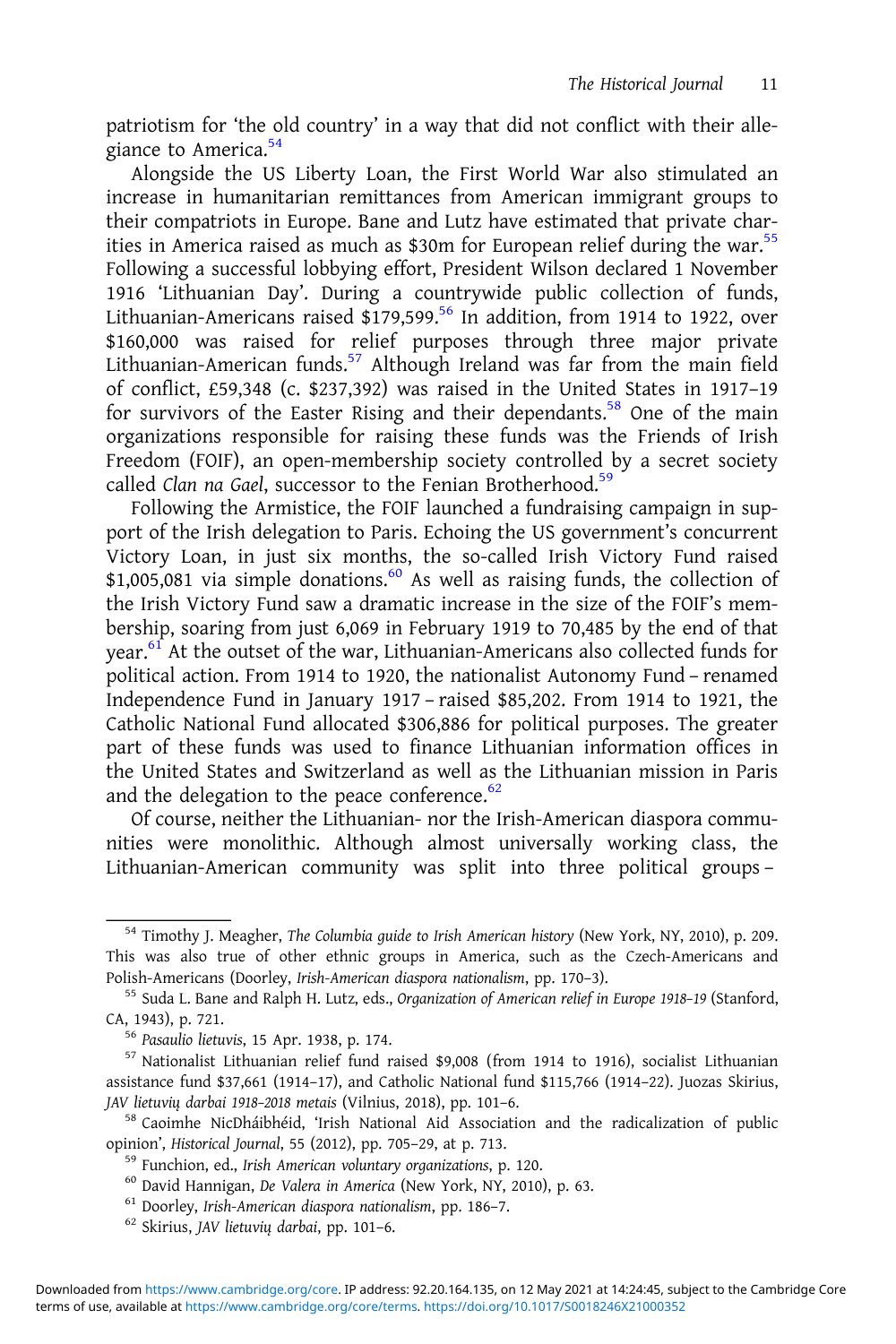clerical, nationalist, and socialist<sup>63</sup> – each vying for influence. Newspapers, mutual aid societies, foundations, and educational circles were often organized along the lines of these political divisions. Secular nationalists and clericals disagreed on many points, but shared a nationalist agenda, and supported the independence movement as well as the US war effort. Eventually, in 1918, they joined forces and formed an Executive Committee, which acted as a representative of the Lithuanian diaspora and subsequently of the Lithuanian state, until the arrival of the Lithuanian mission to the United States in late 1919. Lithuanian-American socialists were divided among themselves. The majority, inspired by Russian bolshevism, adopted a revolutionary agenda and, from 1919, called themselves communists. $64^{\circ}$  Sympathetic to the Red Army, they were hostile to the Lithuanian nation-state. The moderate socialists, on the other hand, although critical of the Taryba, were supportive of an independent Lithuanian state project without considering it to be the best option or an ultimate goal.<sup>65</sup> Initially, they were unwilling 'to pay too high a price' for independence but ended up supporting Lithuania's war against Poland, seeing it as a struggle of the Lithuanian working classes against the oppressor class of the Polish landlords and nobility.<sup>66</sup>

The Irish-American community was also divided at this time. Largely borne of nineteenth-century migration, the Irish community in America had more time to develop than their Lithuanian counterparts and were consequently more economically diverse. Support for a completely independent Irish republic was drawn mainly from working-class Irish-Americans, while the middle class in general favoured 'home rule' within the British empire.<sup>67</sup> Nevertheless, the Dáil was not without wealthy supporters in the United States. Irish-Americans were also more integrated into US politics than their Lithuanian-American contemporaries. Again, this was a source of division within the community, in particular with regard to President Wilson's proposed League of Nations, a highly contentious issue in American politics. The FOIF took a strong position against the League, on the grounds of national sovereignty, but this risked alienating many pro-Wilson Irish-Americans.<sup>68</sup> Even within the FOIF, there was an emerging rivalry between the dominant New York faction led by Judge Cohalan and John Devoy and a challenger in the form of Joseph McGarrity in

 $63$  For a number of reasons, it is not possible to determine how many Lithuanian-Americans belonged to these groups whose size and influence changed over time. However, it can be safely stated that at the time in question the secular nationalist group was the weakest one, while clerical and socialist groups had the strongest organizations and following. For a detailed overview of the Lithuanian-American factional landscape, see Hartman, *The immigrant*, pp. 38–45.<br><sup>64</sup> Stasys Michelsonas, *Lietuvių išeivija Amerikoje* (Boston, MA, 1961), pp. 91–2.<br><sup>65</sup> Naujienos, 3 Jan. 1919, p. 2.<br><sup>66</sup> Naujienos, 10

American nationalism in post-World War I Boston', Journal of American Ethnic History, 28 (2009), pp. 43–65, at p. 43. <sup>68</sup> Doorley, Irish-American diaspora nationalism, pp. 97–8; circular from F. P. Walsh, Oct. 1919,

New York Public Library (NYPL), MS 211/b.28.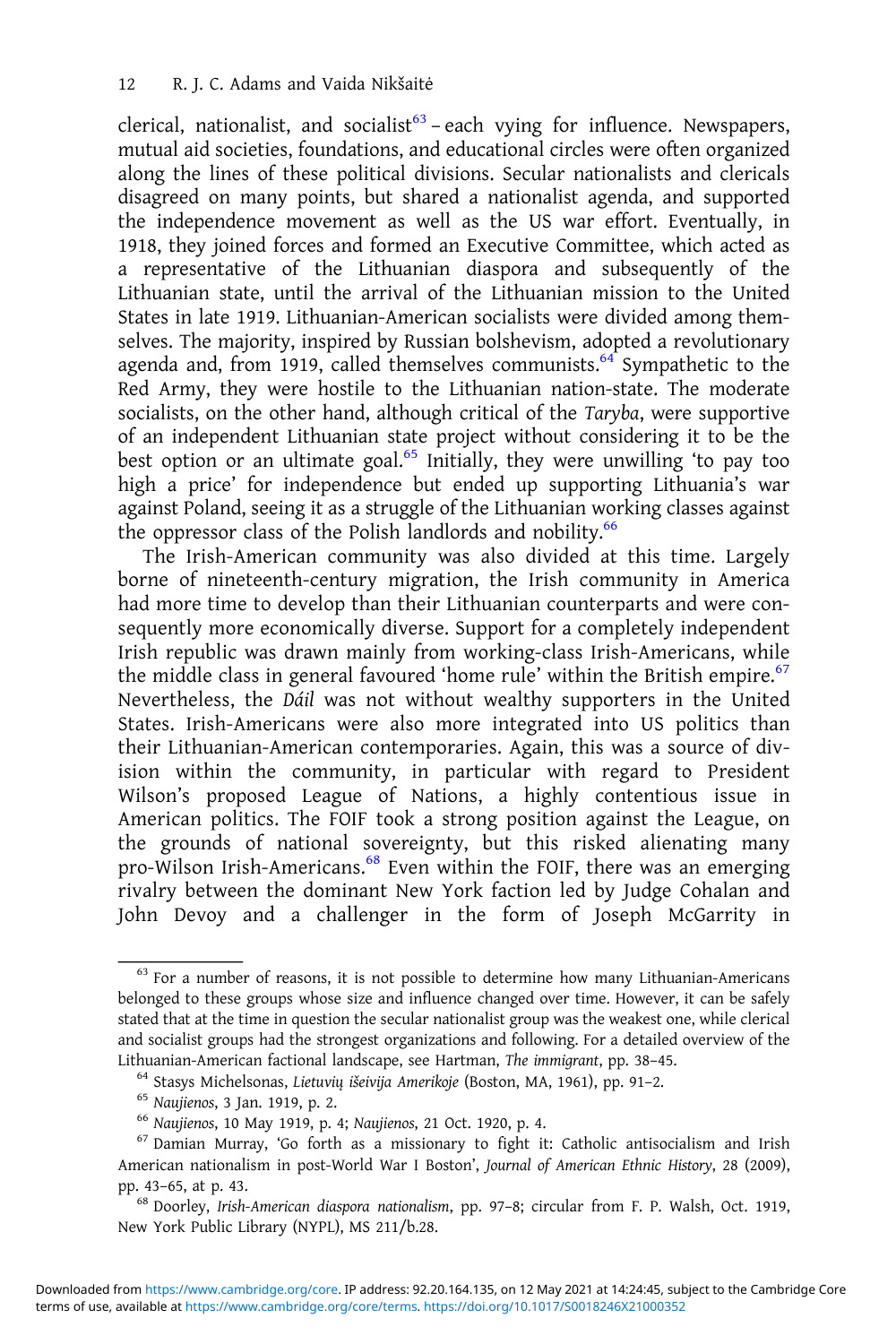Philadelphia.<sup>69</sup> In order for the Irish bond drive to be a success, the Dáil mission had to appeal to as broad a coalition as possible, so rising above these divisions was crucial.

## IV

The Lithuanian-American bond sales began as a private enterprise operated by a company called the Lithuanian Sales Corporation. The company signed a contract with the Taryba in August 1919, committing to sell bonds of \$1m among Lithuanian-Americans. In October 1919, the provisional government increased the target to \$5m and signed responsibility for raising it to the Lithuanian mission to the United States composed of three officials: former Minister of Finance Jonas Vileišis as chairman, former Minister of War Maj. Povilas Žadeikis as vice-chairman, and former member of the Lithuanian delegation to the Paris Peace Conference Rev. Jonas Žilius as treasurer. When the mission arrived in the United States and launched the Lithuanian Liberty Loan campaign, the Lithuanian Sales Corporation tried to pursue their private initiative in parallel, but was not able to stand up to competition. Therefore, the company agreed to terminate the contract and to transfer the money raised to the mission's account.<sup>70</sup>

In planning its bond drive, the Dáil mission to America carried out a trial fundraising campaign in Wisconsin and used estimates of the Irish population of each state to extrapolate a nationwide target of around \$6m.71 To reach this figure, the Dáil initially planned to issue its bonds using a commercial bank, in the same way that any foreign government or corporation would. To this end, de Valera met with bankers in Chicago to discuss the bond issue, but even bankers of an Irish background were reluctant to risk their reputations in this manner.<sup>72</sup> As the Irish Republic had not yet been recognized by the US government, and therefore did not exist in the eyes of the law, any bonds it sold would contravene the so-called 'blue sky statutes' which were designed to protect the American public from fraudulent investments. In order to overcome this obstacle, the Dáil mission decided to sell the bonds as 'bond certificates', to be exchanged for real bonds on the recognition of the Irish Republic.<sup>73</sup> This legal distinction gave the *Dáil* sufficient cover to go ahead with the bond drive.<sup>74</sup> Rather than sell bonds through banks, it sold bond certificates through the branch network of the FOIF. Strict instructions were given to local organizers that the legal term 'bond certificates' must be adopted at all times and the terms 'bonds' or 'bond sellers' 'must not be used'. Nevertheless,

<sup>69</sup> Katherine O'Doherty, Assignment: America: de Valera's mission to the United States (New York, NY,

<sup>1957),</sup> p. 19.<br>
<sup>70</sup> Statement of J. Žilius about the loan in America in 1919, c. 1920, LCVA, 383/2/620, fo. 5.<br>
<sup>71</sup> J. C. Walsh's reminiscences, 143 & 145, NYPL, MS 3212/b.3/5.<br>
<sup>72</sup> Sun (New York), 12 July 1919, p. 16;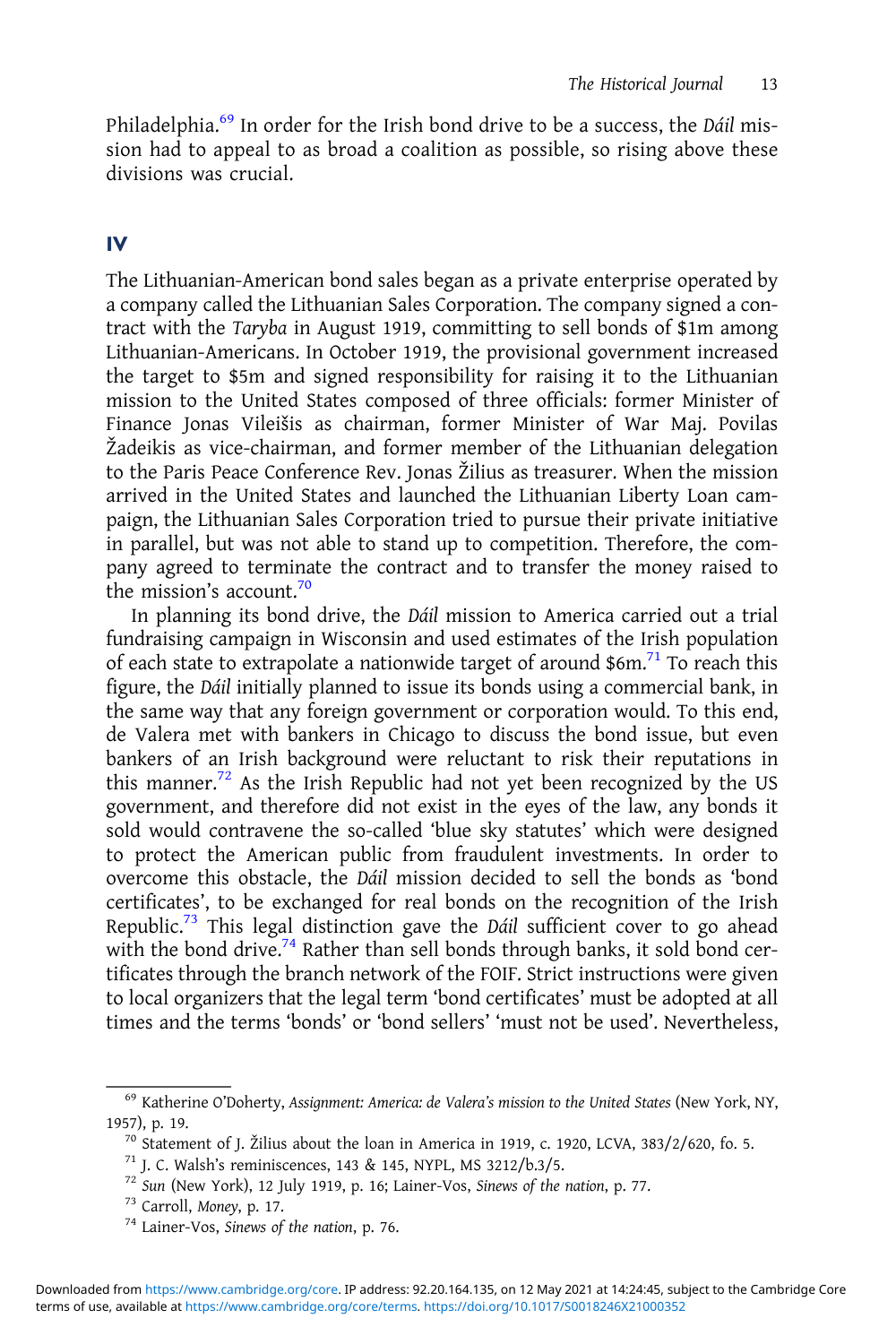the distinction between 'bonds' and 'bond certificates' was lost on the general public, who always referred to them simply as 'the Irish bonds'.<sup>75</sup>

The organizational structure of the Lithuanian and Irish bond drives were remarkably similar. Both bond drives relied on a decentralized organization. In keeping with the majority of US civil society organizations at the time, and indeed with the organization of the US Liberty Loan, both the Lithuanian and Irish missions used a federal structure to promote their bonds.76 Harnessing its diaspora, the Lithuanian mission instructed Lithuanian-American communities across the United States to establish local committees to sell the Lithuanian Liberty Loan. The call was answered, and some 184 local loan committees were established at the level of cities, towns, and neighbourhoods. Upon establishment, the local committee elected board members – a chairman, a secretary, and a treasurer – and appointed a team of collectors. The board members as well as collectors worked on a voluntary basis. Once a week, the treasurer sent monies raised to the mission. For motivational purposes, the mission allocated quotas to each local committee.

In the Irish case, the Dáil mission appointed a non-executive chairman to each state. He, in turn, would appoint executive chairmen for cities within his state. Each city chairman appointed a city treasurer, responsible for acknowledging receipt of the monies raised in their city, making lodgements, maintaining proper financial records, and sending reports once a week to the Dáil mission in New York. The cities were further divided into districts and subdistricts, each with their own sub-committees and 'captains' leading a team of collectors.<sup>77</sup> Collections were made based on pre-prepared lists, and canvassing was done 'street by street, block by block, house by house'.<sup>78</sup> A system of receipts was used to keep track of the money as it passed from sub-district to city, state, and national level.<sup>79</sup> As with the Lithuanian case, the vast majority of the Irish collectors worked on a voluntary basis.<sup>80</sup> The Irish also used quotas as a motivational tool for collectors. $81$  Other incentives included the prize of a silk Irish republican flag for the Team Captain who raised the highest amount within a timeframe. $82$  In both cases, the Taryba and Dáil missions acted as a central co-ordinating authority and an intermediary between local committees and the government of the republics. This helped them to rise

paign, n.d., 4, NLI, MS 21,547. <sup>82</sup> Washington Times, 4 Feb. 1920, p. 1.

<sup>&</sup>lt;sup>75</sup> Carroll, Money, p. 17.<br><sup>76</sup> Eric Hilt and Wendy M. Rahn, 'Turning citizens into investors: promoting savings with Liberty bonds during World War I', The Russell Sage Foundation Journal of the Social Sciences, 2

<sup>(2016),</sup> pp. 86–108, at p. 91.<br>
<sup>77</sup> Outline of President de Valera's instructions on organization for Irish bond-certificate campaign, n.d., NLI, MS 21,547.

<sup>&</sup>lt;sup>78</sup> New York Tribune, 19 Jan. 1920, p. 18; outline of President de Valera's instructions on organization for Irish bond-certificate campaign, n.d., 5, NLI, MS 21,547.

 $\frac{1}{29}$  Outline of President de Valera's instructions on organization for Irish bond-certificate campaign, n.d., NLI, MS 21,547.<br><sup>80</sup> Sean Nunan, 'President Eamon de Valera's mission to U.S.A.', Capuchin Annual (1970), p. 242.<br><sup>81</sup> Outline of President de Valera's instructions on organization for Irish bond-certificat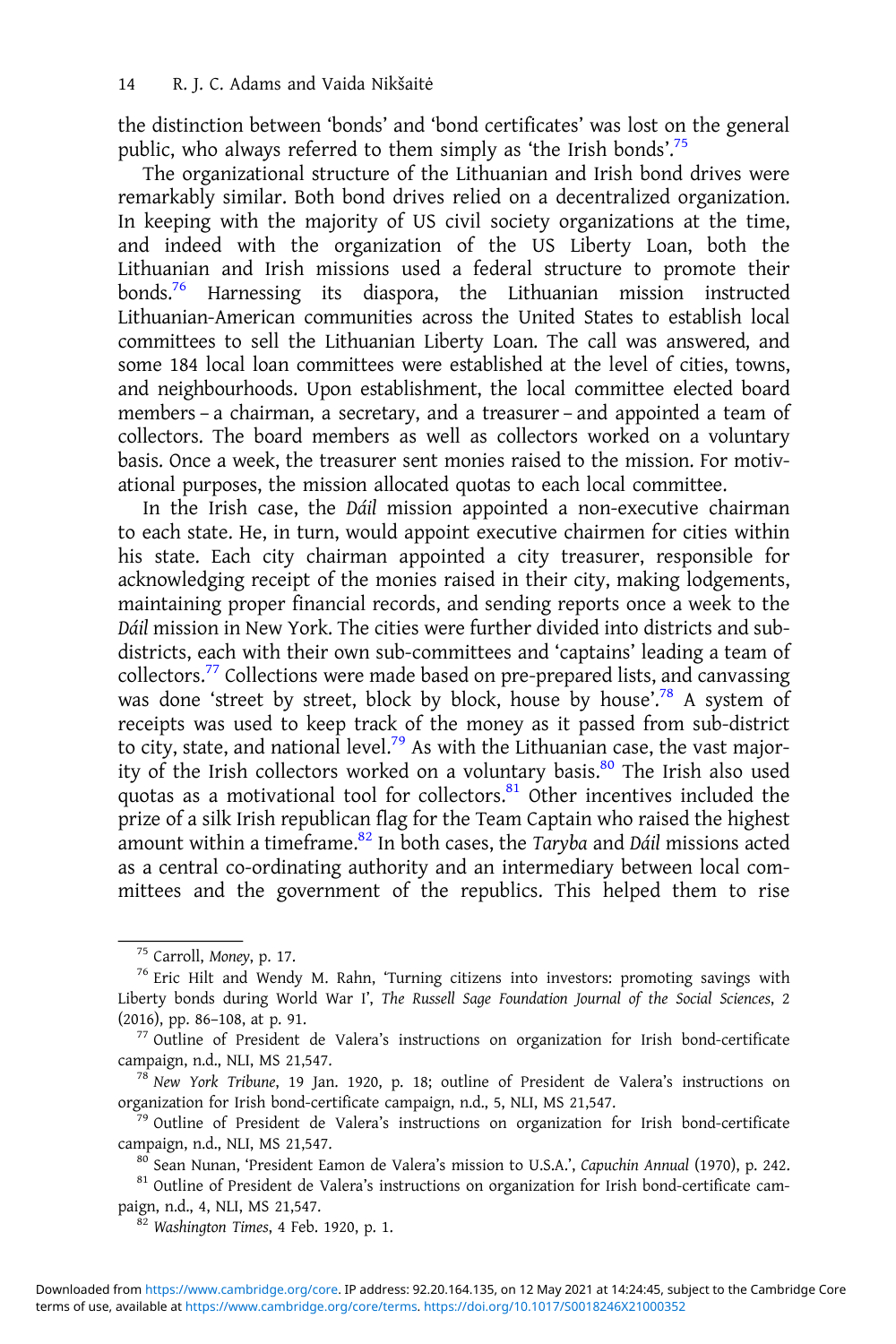above factional infighting and local animosities, and appeal to the broadest cross-sections possible of their respective diasporas.

#### V

Effective organization was necessary for the bond drives to succeed, but not sufficient. The bonds also had to be promoted to potential subscribers. Information agencies, responsible for domestic and foreign propaganda co-ordination, were a feature of all belligerent states in the First World War.<sup>83</sup> In 1917, the US government set up the Committee on Public Information (CPI) to convince the American public to support the war and to spread the message of American democracy worldwide. Staffed with journalists and writers, collaborating with famous artists, the CPI organized mass meetings, conferences and exhibitions, prepared and distributed articles to the press, produced movies, posters, pamphlets, and advertisements. The CPI also sanctioned and supplied material for Four Minute Men, an organization of volunteers giving brief patriotic speeches across the United States, during reels changing in movie theatres and other public spaces. George Creel, the chairman of the CPI, described its work as a 'vast enterprise in salesmanship' and the 'world's greatest adventure in advertising'.<sup>84</sup> The US Liberty bonds' marketing is a perfect example of how the CPI merged political and commercial practises.

The Lithuanians and Irish also employed similar marketing techniques during their bond drives in the United States, and both owed a lot to the tactics of the US Liberty Loan's promoters. The minimum price for a Lithuanian bond was \$50: exactly the same as the minimum US Liberty Loan bond.<sup>85</sup> The Irish meanwhile, seeking to attract a wider canvas and exploit the size of their diaspora, priced their minimum subscription at just \$10.<sup>86</sup> Both the Lithuanians and Irish used public meetings, anniversaries, and door-to-door canvassing for bond sales, promoted by leaflets, posters, and newspaper advertisements. In the Irish case, George Creel's book Ireland's fight for freedom was distributed along with other promotional literature.<sup>87</sup> US Liberty Loan slogans, such as 'Lend to Liberty', were an important source of inspiration for both the Lithuanians<sup>88</sup> and the Irish.<sup>89</sup> High-minded ideals such as democracy were regularly invoked to bolster the republics' claims to independence. One Irish press advertisement, for

<sup>&</sup>lt;sup>83</sup> On the First World War propaganda, see, e.g., John Maxwell Hamilton, Manipulating the masses: Woodrow Wilson and the birth of American propaganda (Baton Rouge, LA, 2020); Celia Malone Kingsbury, For home and country: World War I propaganda on the home front (Lincoln, NB, and London, 2010); Troy Paddock, ed., *World War I and propaganda* (Leiden, 2014).<br><sup>84</sup> George Creel, *How we advertised America* (New York, NY, and London, 1920), p. 4.<br><sup>85</sup> Lietuva, 4 Feb. 1920, p. 4; Hilt and Rahn, "Turning

<sup>582/</sup>b.13.<br><sup>88</sup> E.g. Draugas, 31 Jan. 1920, p. 3; Lietuva, 10 Feb. 1920, p. 3, Darbininkas, 10 Jan. 1920, p. 3.<br><sup>89</sup> E.g. Arizona Republican, 8 Feb. 1920, p. 8; Chicago Eagle, 20 Mar. 1920, p. 8; Irish Standard, 27 Mar.

<sup>1920,</sup> p. 7.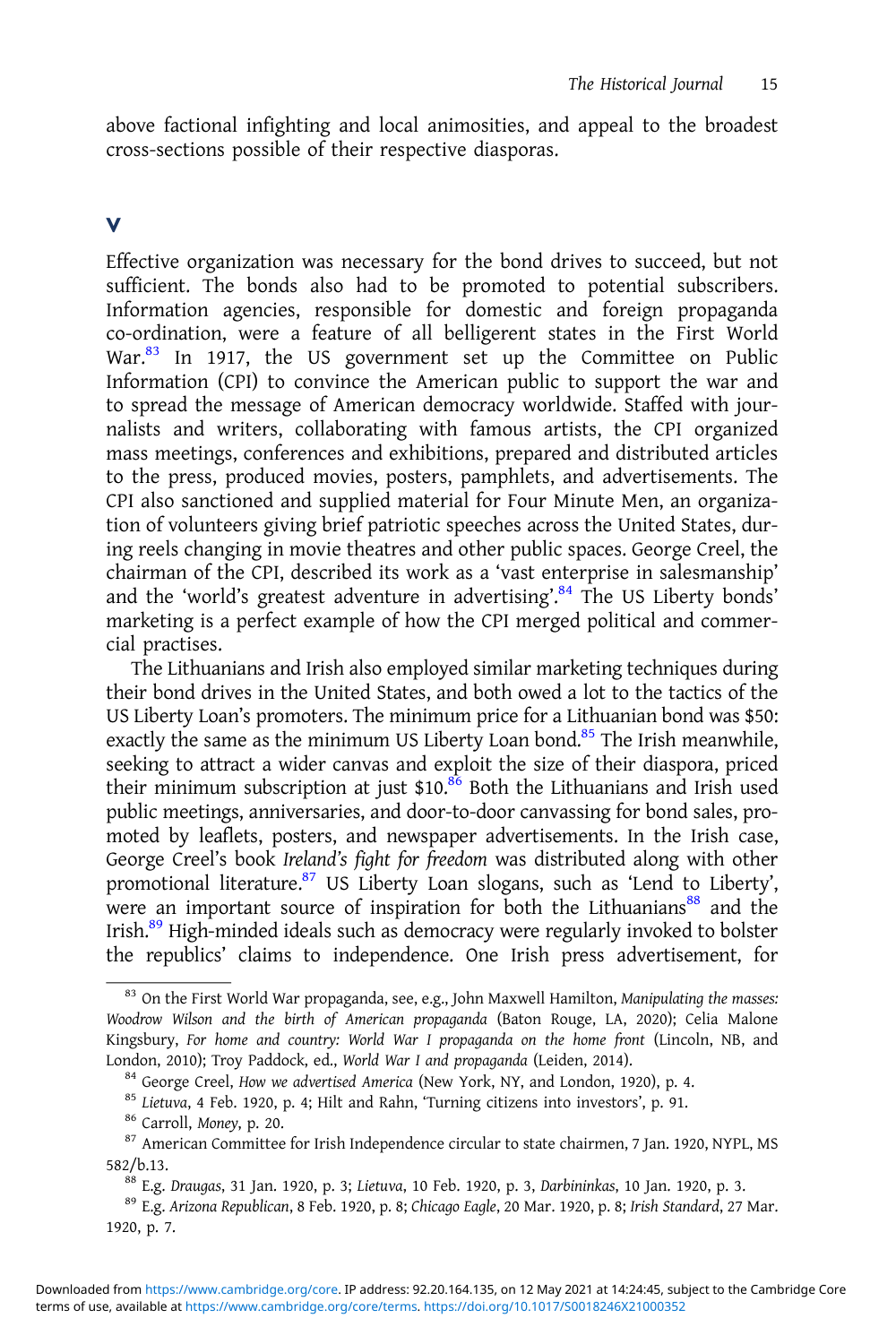example, showed the results of the 1918 general election, posing the question 'Shall the majority rule?' and imploring readers to 'Stand by the Sister Republic of Ireland'.<sup>90</sup> Indeed, the press advertising for the Irish bond drive was notable for its universalist appeals to democracy, liberty, and solidarity. Perhaps a consequence of advertising in the lingua franca, the Irish bond drive's promotional material was notable for its lack of xenophobia.

In contrast, in the Lithuanian case, universalist and democratic rhetoric was often overshadowed by more parochial, sometimes xenophobic, and especially anti-Polish, themes. This kind of negative advertising had echoes of the Fourth US Liberty Loan, which explicitly stressed the brutality of the Germans. $91$  Most strikingly, one advertisement for the Lithuanian Liberty Loan claimed that 'A Lithuanian without a bond is a servant of Pilsudski [the Chief of State of Poland].'<sup>92</sup> Another Lithuanian Liberty Loan advertisement claimed 'Every bond subscribed hammers the [Polish] imperialist.'<sup>93</sup> Again, the depiction of war bonds as weapons was reminiscent of language used in a US Liberty Loan poster that exhorted readers to 'Beat back the HUN with LIBERTY BONDS.'<sup>94</sup> The Lithuanian-American animosity towards Poles was fuelled by inter-ethnic rivalry in America as well as military developments in Europe. Indeed, Lithuanian-Americans were solicited not only by salesmen of Lithuanian bonds, but also by the salesmen of equivalent Polish securities.<sup>95</sup> This competition generated tensions within the Lithuanian-American community as some businessmen were accused of displaying Polish bond drive propaganda material and several priests were compelled to deny in public having bought Polish bonds.<sup>96</sup>

While pathos was a dominant persuasion strategy, organizers of the campaign also relied on pragmatic arguments. Lithuanian bond drive announcements pointed to the urgent needs of the country's economic reconstruction.<sup>97</sup> At the same time, the Lithuanian mission reassured potential investors that Lithuania was in excellent financial standing since it had low foreign debt, turning the republic's lack of credit history into a strength. It was also suggested that Lithuanian bonds were a good investment opportunity because they offered a (slightly) higher interest rate than the American securities.<sup>98</sup> Generally, in the Lithuanian case, bond sales served as a symbolic assertion of capitalism over communism. Some of the Irish bond drive advertising also emphasized the Irish Republic's ability to 'Pay Its Way', comparing its population and resources with those of similarly sized, independent countries.<sup>99</sup>

<sup>&</sup>lt;sup>90</sup> Evening World, 22 Jan. 1920, p. 20.<br>
<sup>91</sup> Kang and Rockoff, 'Capitalizing patriotism', p. 47.<br>
<sup>92</sup> Announcement of the Lithuanian mission, 4 Oct. 1920, LCVA, F/656/1/318, fo. 67.<br>
<sup>93</sup> Leaflet of a local Liberty Loa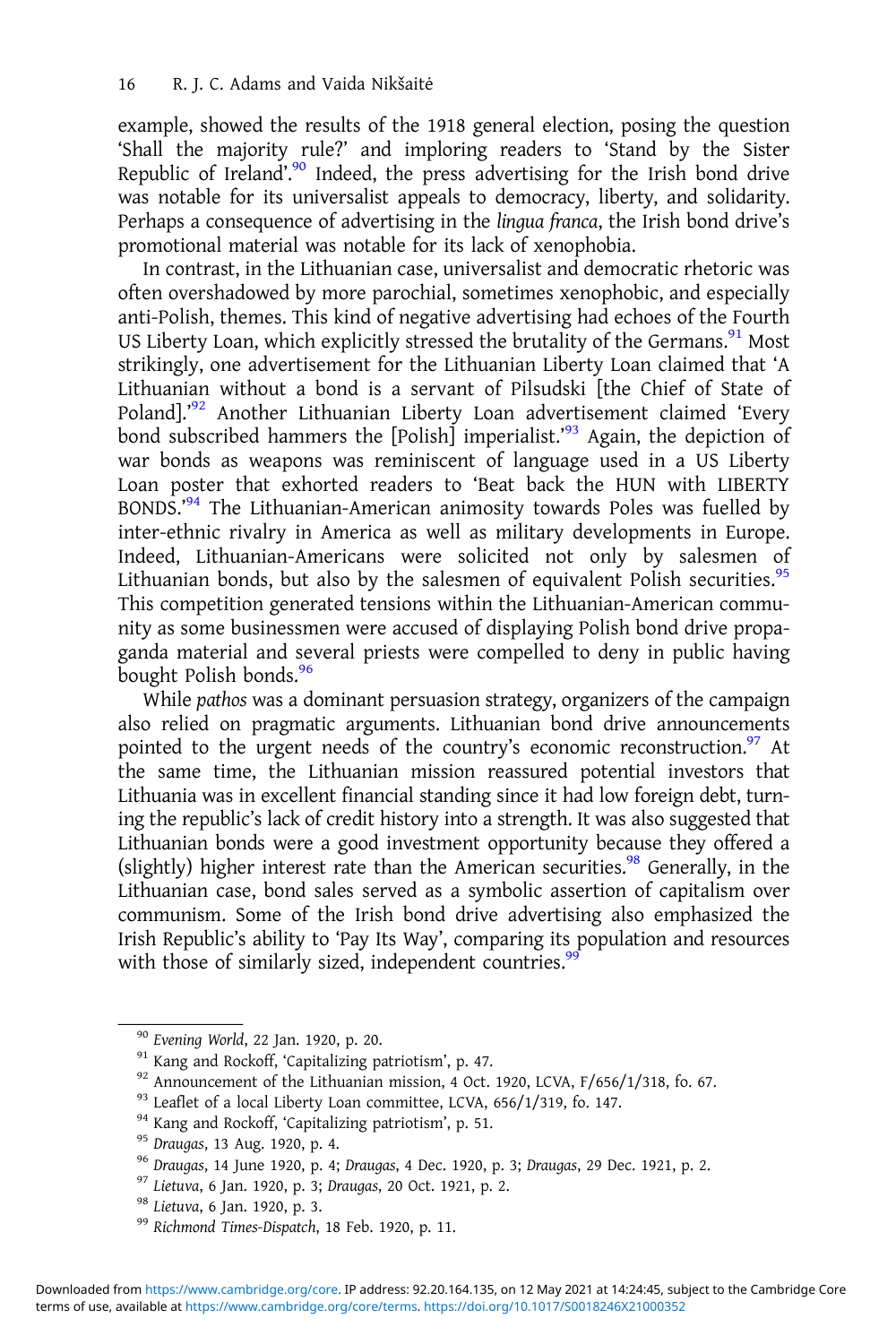The resemblance of the Irish bond drive to the US Liberty Loan campaign did not go unnoticed. The British consul in New York observed young women selling Irish bond certificates in the lobbies of some of New York's most prominent hotels, a tactic that imitated the sale of Liberty bonds during the Great War.<sup>100</sup> The British consul in St Louis, Missouri, reported that the windows of houses in the city's poorer districts were displaying green, white, and orange posters with the words 'Subscriber Irish Bond Certificates'.<sup>101</sup> As noted by the consul, this also mimicked the US Liberty Loan campaign.<sup>102</sup> The US government also followed the Irish bond drive with interest and took particular exception to the practice of accepting US Liberty Loan bonds in exchange for Irish ones. This was a key part of both the Irish and the Lithuanians' marketing strategies, implying parity of credibility between the American government and the newly established states.<sup>103</sup> It also linked directly the Irish and Lithuanian republics' wars of independence with President Wilson's justification for US entry into the First World War – the right of self-determination for small nations. In February 1920, the US treasury secretary wrote to the Irish bond drive's organizers requesting them to cease advertising the acceptance of Liberty Loan bonds at par, but by then the connection had already been made in the minds of many Irish-Americans.<sup>104</sup> Meanwhile, the Lithuanian bond drive, with its much lower profile, continued this practice unchallenged.

Most of the Lithuanian-American newspapers published the Lithuanian Liberty Loan advertisement free of charge and some of the editorial offices acted as subscription bureaus. Lithuanian Liberty Loan ads appeared regularly, but were modest, especially compared to the dashing full-page US Liberty Loan ads. This can be explained by the limited means of the mission as well as their belief that the written word was virtually ineffective. Instead, the organizers of the Lithuanian Liberty Loan campaign focused on oral propaganda, allowing it to target numerous illiterate fellow countrymen.<sup>105</sup> Therefore, the main concern of the mission and of all loan committees was to find good public speakers. Visitors from the homeland were particularly appreciated and the mission organized their tours across the country.

The diaspora press was also invaluable in promoting the Irish bond drive. Like the Lithuanian case, some Irish-American newspapers acted as subscription bureaus. The Irish Press, edited by Joseph McGarrity, gave over entire issues to the promotion of the Irish bond drive, and even published lists of those who subscribed.<sup>106</sup> Unlike the Lithuanian case, the Dáil mission also advertised its bond drive widely in the mainstream American press, winning

<sup>&</sup>lt;sup>100</sup> E. D. Miller to R. C. Lindsay, 26 Feb. 1920, The National Archives (TNA): FO/115/2599/95. This was also the practice during the FOIF's Victory Fund campaign.

 $^{101}$  British consul in St Louis to R. C. Lindsay, 5 Mar. 1920, TNA: FO/115/2599/94.<br> $^{102}$  Diary of Harry Boland, 4 May 1920, University College Dublin Archives Archives (UCDA),

P150/1170. <sup>103</sup> Lietuva, 6 Jan. 1920, p. 3; notebook: copy of note from J. O'Mara to Nunan, 17 Feb. 1920, NLI, MS 21,548(5). <sup>104</sup> Notebook: copy of note from J. O'Mara to Nunan, 17 Feb. 1920, NLI, MS 21,548(5).<br><sup>105</sup> Lithuanian mission's annual report, 23 Feb. 1921, LCVA, 656/1/318, fo. 150.<br><sup>106</sup> Irish Press, 31 Jan. 1920, pp. 2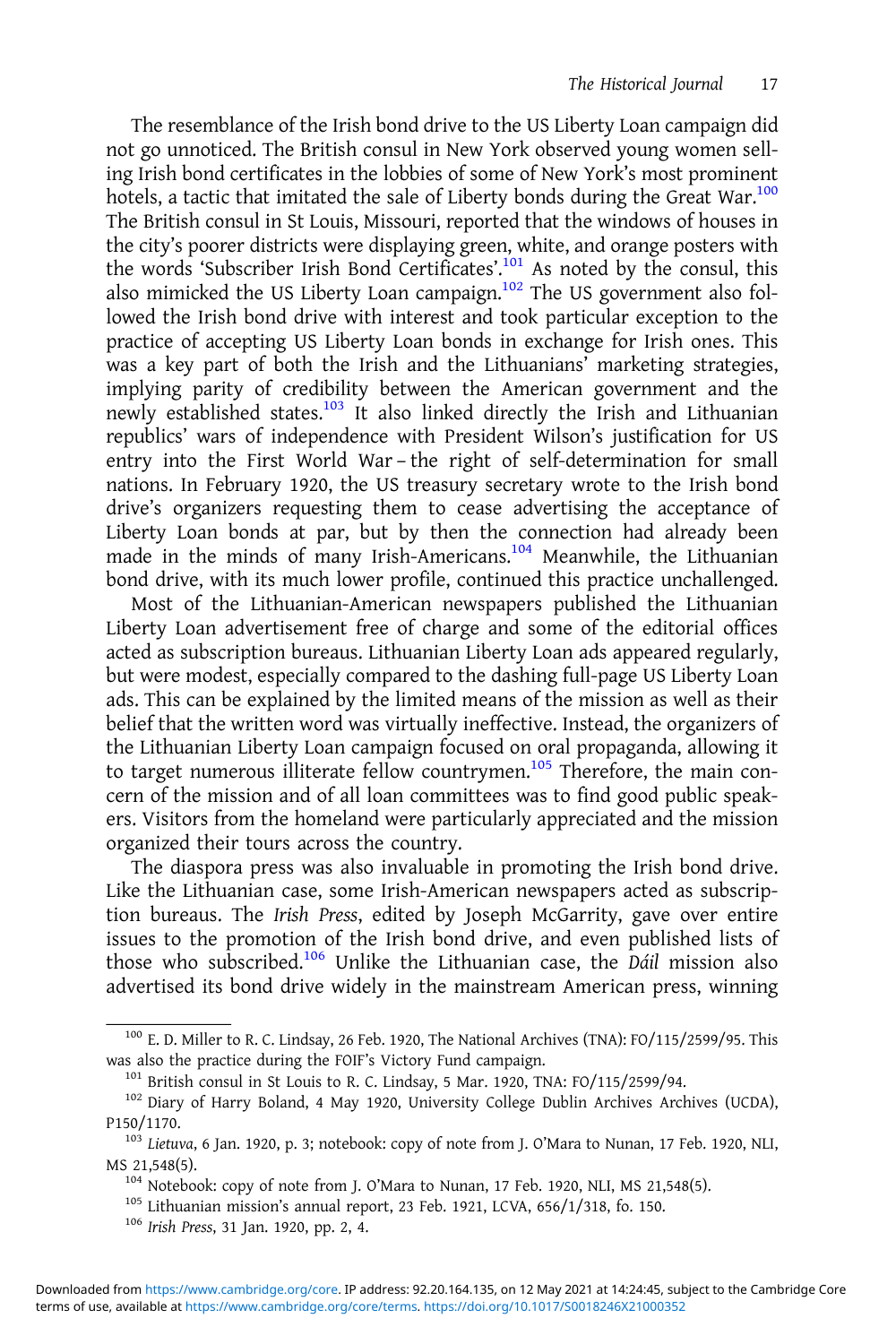the support of press barons such as William Randolph Hearst.<sup>107</sup> Nevertheless, public meetings were also central to the Irish bond drive campaign. Most prominently, President de Valera toured the country attracting audiences in the tens of thousands.108 According to a colleague in the Dáil mission, 'If in any city he visited, no Bond committee had been formed, the enthusiasm created by his visit increased the local sale of the Bonds.<sup>109</sup> Smaller meetings were held across the country too and, similar to the US Liberty Loan's 'Four Minute Men', the Dáil mission dispatched speakers and promotional material to ensure consistency of message.<sup>110</sup>

Again echoing the US Liberty Loan, celebrity endorsement was also a feature of the Lithuanian and Irish bond drives. However, if the US Liberty Loan was promoted by famous artists and movie stars, $111$  immigrant communities gathered in front of a more conservative type of speakers – usually clergymen and military officers. The Irish mission publicized endorsements from senior Roman Catholic clergy and, particularly in the southern states, employed men 'who rendered conspicuous service in the American Army during the war' as speakers.<sup>112</sup>

The Lithuanian and Irish bond drives were not without their critics. The timing of the bond drives made them particularly vulnerable to accusations of fraud, as there were scores of financial swindlers operating in the United States in the years following the Great War. $113$  Much like the Lithuanian and Irish bond drives, these swindlers persuaded inexperienced 'citizen investors' to sign over their US Liberty Loan bonds in exchange for shares in 'uncertain, worthless, or even non-existent enterprises'. <sup>114</sup> Most infamous was Charles Ponzi, who was operating a pyramid scheme in Boston at the same time as the Lithuanian and Irish bond drives.<sup>115</sup> Perhaps as a function of its scale, the Irish bond drive attracted the most criticism in the press, with Wall Street journalists taking a particularly dismissive line.<sup>116</sup> In response to a reader's question, the financial editor of the New York Tribune advised against exchanging Liberty bonds for 'so-called Irish bonds', which they described as 'to say the least, one of the most highly speculative "securities" ever offered to the American public'.<sup>117</sup> Most vociferous in its condemnation was an editorial in The Street, which was picked up by The Daily Telegraph in London. Referring to 'this absurd but dangerous Irish Loan swindle', the editorial

<sup>&</sup>lt;sup>107</sup> Fitzpatrick, *Harry Boland's Irish revolution*, p. 137.<br><sup>108</sup> Witness statement of M. A. O'Mara, 7, BMH, WS0690; e.g. *Irish Press*, 27 Mar. 1920, p. 2.<br><sup>109</sup> Patrick McCartan, *With de Valera in America* (Dublin, 1

<sup>&</sup>lt;sup>111</sup> Hilt and Rahn, 'Turning citizens into investors', p. 92.<br><sup>112</sup> Kentucky Irish American, 29 May 1920, p. 2; Katherine Friel to Katherine Hughes, 12 Feb. 1920,<br>NYPL, MS 1854/b.4/44.

<sup>&</sup>lt;sup>113</sup> Ott, Wall Street, p. 116.<br><sup>114</sup> Ibid. <sup>115</sup> Ibid. 115 Ibid. 116 Francis M. Carroll, *American opinion and the Irish question*, 1910–23 (Dublin, 1978), p. 153.<br><sup>117</sup> New York Tribune, 1 Feb. 1920, p. 5.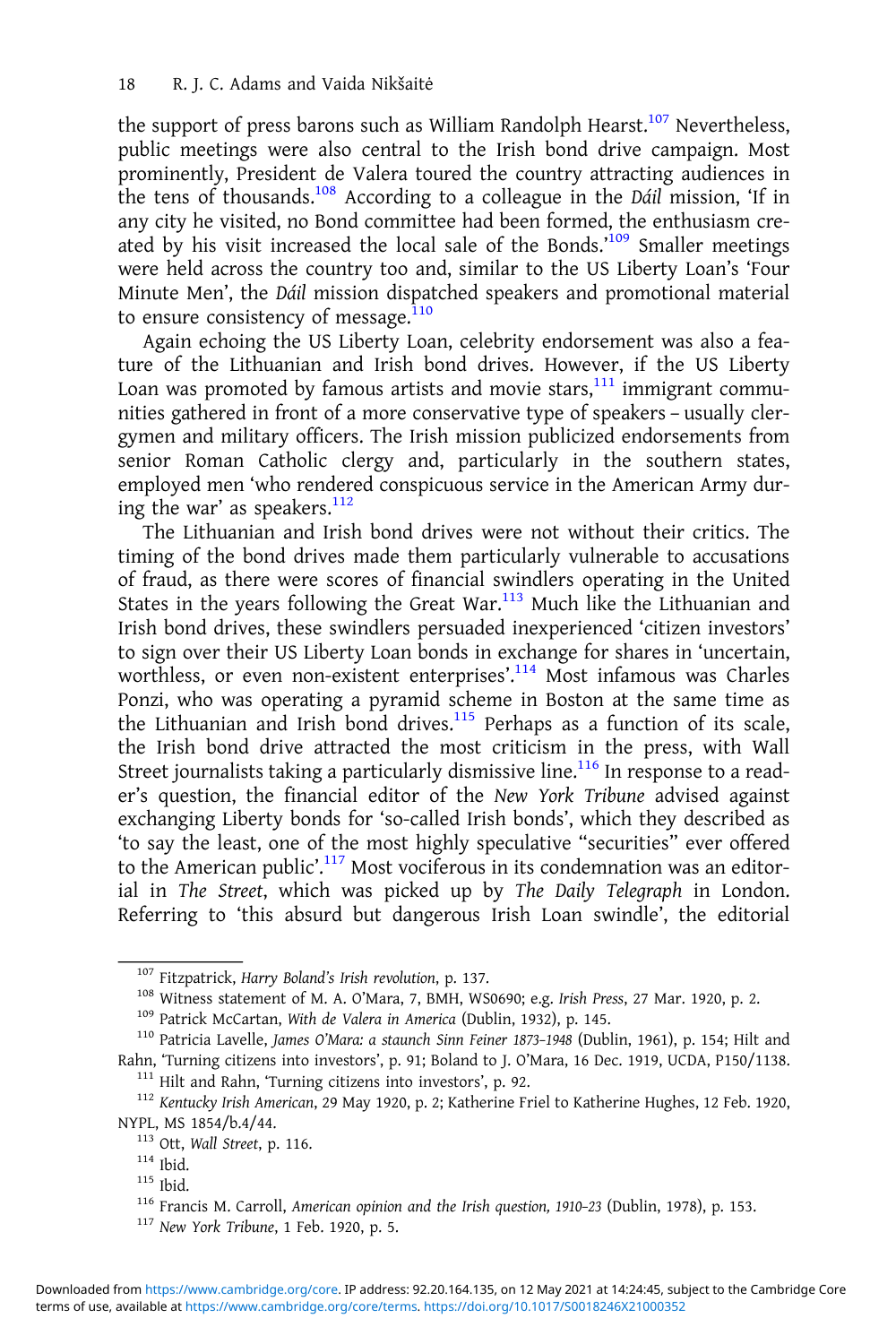declared that 'no intelligent patriotic American will give them the money they wish to shoot British policemen in the back or attempt assassination of British officials in Ireland'.<sup>118</sup>

The Lithuanian and Irish missions to America also faced opposition from rival factions within their diasporas. Lithuanian-American communists were openly hostile to the Lithuanian Liberty Loan and campaigned against it through their newspapers and local organizations. Despite continuous efforts of the mission to rally moderate socialists, they refused to support the loan decreed by 'reactionary' Lithuanian governments.<sup>119</sup> Equally undermining were continual quarrels between clericals and nationalists, which were energized by political developments in Lithuania. For instance, clerical attacks against the first Lithuanian mission, which they deemed too secular, intensified after the Lithuanian Christian Democratic Party secured a landslide victory in the republic's first democratic general elections to the Constituent Assembly, held in April  $1920$ <sup>120</sup>

In the Irish case, the FOIF leadership saw de Valera as a rival voice for the Irish in America, and this caused resentment that came to the fore whenever he strayed into domestic American politics. This was most notable in his attempts to secure US recognition by leveraging Irish-American voting power during the 1920 presidential election. In particular, de Valera's presence at that year's Republican and Democratic Party conventions drew fierce criticism from sections of the FOIF leadership. This mapped onto the preexisting rivalry between the FOIF's factions, with John Devoy's Gaelic American accusing de Valera of misappropriation of funds and Joseph McGarrity's Irish Press coming to his defence with counter-claims of financial malfeasance.121 Nevertheless, the bond drive proceeded, achieving considerable results for their efforts.

## VI

A total of \$1,852,047 was raised during the Lithuanian Liberty Loan campaign, attracting subscriptions from c. 28,000 subscribers.<sup>122</sup> In this way, the \$5m loan remained greatly undersubscribed and the initial expectations of its organizers to raise up to \$10m proved highly unrealistic. However, revealing the effectiveness of the Lithuanian bond drive's marketing strategy, 23 per cent of subscriptions were paid in the form of US Liberty Loan bonds.<sup>123</sup> The majority of the

<sup>&</sup>lt;sup>118</sup> Cited in *Daily Telegraph*, 11 Feb. 1920, p. 4.<br><sup>119</sup> Keleivis, 21 Jan. 1920, p. 2; J. Vileišis to E. Galvanauskas, 23 July 1920, LCVA, 656/1/318, fo. 42.<br><sup>120</sup> Jonas Aničas, *Jonas Vileišis, 1872-1942* (Vilnius, 199

<sup>1919</sup> to 1923 includes partial unfinished payments, but not the interest that accumulated while keeping the money in a bank account. Since the mission's financial records did not keep track of series of bonds sold, the estimation of the number of subscribers is based on bond inventories produced at the end of the campaign.<br><sup>123</sup> Final report of the Lithuanian Liberty Loan, c. 1925, LCVA, 387/5/247, fo. 38.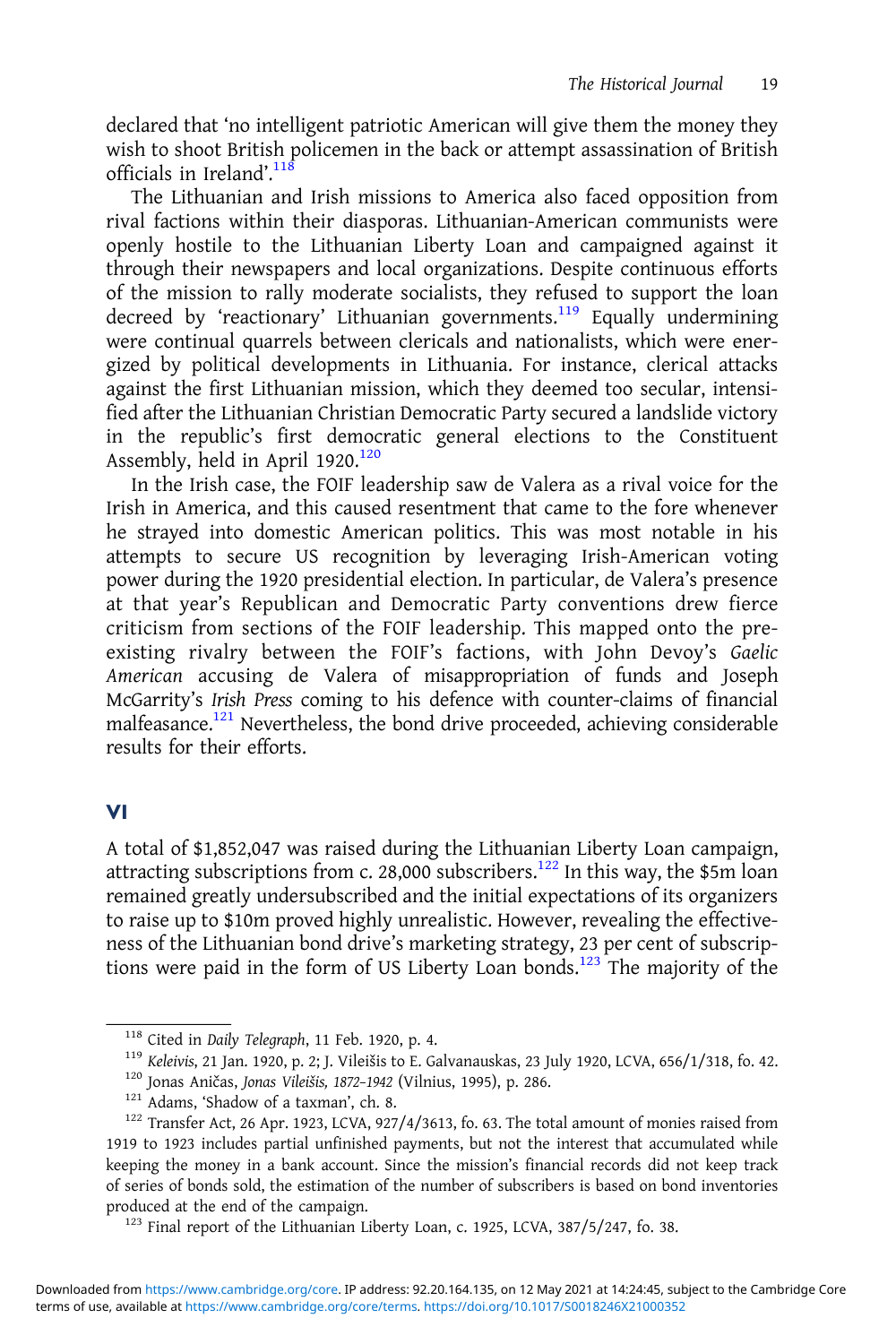money came from Illinois (27 per cent) and Pennsylvania (15 per cent),  $124$  the two main centres of Lithuanian-American settlement (19 and 28 per cent of the Lithuanian-American population respectively). $125$ 

The Irish bond drive succeeded in raising \$5,151,600 from 276,219 subscribers.<sup>126</sup> Although the public goal was to raise \$10m, the private expectation was that \$5–6m would be raised, so this result was in line with the organizers' expectations.<sup>127</sup> Indeed, according to historian Francis Carroll, this was the largest amount ever raised by the Irish movement in America.<sup>128</sup> As was the case with the Lithuanian Loan, the majority of these funds came from the main centres of Irish-American population. Some 26 per cent came from New York and 20 per cent from Massachusetts.<sup>129</sup>

The great majority (75 per cent) of Lithuanian-American subscribers bought \$50 bonds, the lowest denomination possible.<sup>130</sup> Many chose to purchase in instalments but a substantial minority failed to complete their payments, indicating that the minimum price was set too high for the largely working-class Lithuanian-American community. Nevertheless, the Lithuanian mission believed that the 'ordinary workers' contributed the most to the loan, whereas the Lithuanian-American middle class was less generous or even opposed to the campaign. $131$ 

Reflecting the different socio-economic composition of the Irish diaspora, the Irish bond drive attracted a number of large subscriptions. John McGinley, vicepresident of the West Penn Steel Company, subscribed \$20,000, Edward L. Doheny, chairman of the Mexican Petroleum Company, subscribed \$10,000, as did Thomas J. Maloney, president of the Lorillard Tobacco Company.132 Large subscriptions also came from the bond drive's organizers, including Joseph McGarrity who, although a liquor importer during a time of prohibition, managed a personal subscription of  $$5,000.<sup>133</sup>$  However, these were rare exceptions and, much like the Lithuanian case, the success of the Irish bond drive rested on the working class. According to the Irish bond drive's secretary for Manhattan, most of the subscribers were poor people, who 'put their savings of years on the altar of the Irish Republic<sup>', 134</sup> Wealthier Irish-Americans, in the main, held aloof.<sup>135</sup>

- 
- 

- -
- b.13/2; Irish Press, 13 Mar. 1920, p. 1; Hannigan, De Valera, 166.<br> $^{133}$  Irish Press, 21 Feb. 1920, p. 1.<br> $^{134}$  O'Sheel to Cohalan, 9 Apr. 1920, American Irish Historical Society, DFC/Bx.13/10.<br> $^{134}$  O'Sheel to Coha
	-

<sup>&</sup>lt;sup>124</sup> Financial report of local Lithuanian Liberty Loan committees, 1923, LCVA, 656/1/320, fos. 161–94.

<sup>&</sup>lt;sup>125</sup> According to the pre-war statistics in Karolis Vairas-Račkauskas, Amerika arba rinkinys įvairių faktų, žinotinų Amerikoje gyvenantiems ir čion atkeliaujantiems lietuviams (New York, NY, 1915), pp. 204–

<sup>&</sup>lt;sup>126</sup> Circular from F. P. Walsh, 23 Sept. 1920, NLI, MS 21,548(3); Carroll, *Money*, p. 23.<br><sup>127</sup> Carroll, *Money*, p. 20.<br><sup>128</sup> Ibid., p. 23.<br><sup>129</sup> Adams, 'Shadow of a taxman', p. 249.<br><sup>130</sup> Transfer Act, 26 Apr. 1923, L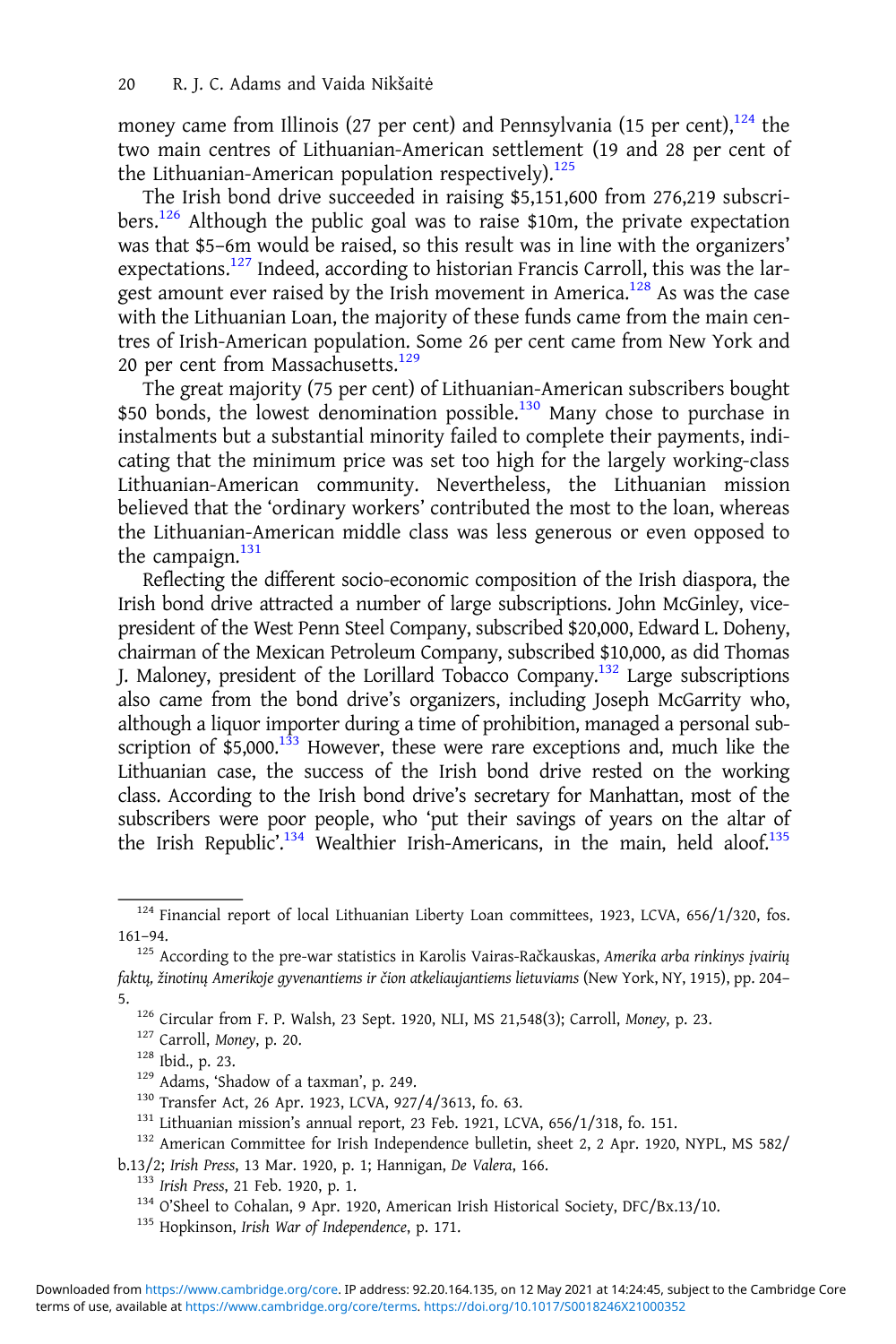This is borne out in the subscriber lists; the vast majority (76 per cent) of subscribers opted to purchase the minimum subscription, which was  $$10.<sup>136</sup>$ 

The majority of subscribers to the Irish bond drive were men, but a significant minority were women. This varied by location: while 41 per cent of subscribers in Manhattan were women, this figure was 36 in Chicago, 23 in Philadelphia, and 20 in Birmingham, Alabama.<sup>137</sup> The same was true in the Lithuanian case: women made up 20 per cent of subscribers Baltimore, 19 in Brooklyn, and 7 in Homestead (Pennsylvania).<sup>138</sup>

The interactions of Lithuanian-Americans with other nationalities during the Lithuanian Liberty Loan campaign were very limited. The provisional government's decree on the loan stipulated that bonds were to be sold among 'Lithuanian citizens in America'. <sup>139</sup> Indeed, the Lithuanian authorities often referred to the Lithuanian-American loan as an 'internal loan'. However, it must be noted that the word 'citizen' was understood and used in an inclusive sense and the loan promoters targeted not only ethnic Lithuanians, but also Jews and Polish-speakers. The mission especially sought collaboration with Jews originating from Lithuania. Its call was answered to some extent, as numerous Jewish-speakers shared the stage with Lithuanian nationalists promoting the loan. That said, the mission observed, with disappointment, that there were not many Jewish subscribers to the Lithuanian Liberty Loan.<sup>140</sup> Besides the call to 'all citizens regardless of their religion or nationality', the mission did not appeal massively to broader audiences on the basis of small nation, Catholic, or anti-Bolshevik solidarity. The strategy of focusing on the Lithuanian-American community was possibly designed as a security measure against eventual inquiries from the American authorities, which only gave the Lithuanian mission unofficial permission to organize the loan campaign.<sup>141</sup>

Similarly, the majority of subscribers to the Irish bond drive were Irish-born or of Irish descent.<sup>142</sup> There were a number of non-Irish subscribers, however, including some Lithuanians. $143$  The Irish bond drive's organizers also reached out to other nationalities and ethnic groups in America. As with the Lithuanian case, it was not uncommon for a rabbi to share a stage with the bond drive's promoters, and a number of Jews, predominantly of eastern European

<sup>&</sup>lt;sup>136</sup> Statement issued by *Dáil Éireann* of receipts and expenditures of First Loan of the Republic of Ireland to 13 June 1921, UCDA, P150/962.

<sup>&</sup>lt;sup>137</sup> Adams, 'Shadow of a taxman', p. 269.<br><sup>138</sup> Reports from local loan committees, LCVA, 383/2/621. Since only a limited number of lists of subscribers to the Lithuanian Liberty Loan was sent to the mission by local loan committees and even a smaller number of these lists have survived, this percentage is based on incomplete data: one list from Baltimore (there were three loan committees in total), three lists from Brooklyn (four committees in total) and one list from the single committee in Homestead, the only one surviving

from Pennsylvania.<br><sup>139</sup> Laikinosios vyriausybės žinios, 8 Oct. 1919, p. 9.<br><sup>140</sup> Lithuanian mission's annual report, 23 Feb. 1921, LCVA, 656/1/318, fo. 151.<br><sup>141</sup> J. Vileišis to Rev. Leo Vaiciekauskas, 17 July 1920, LCVA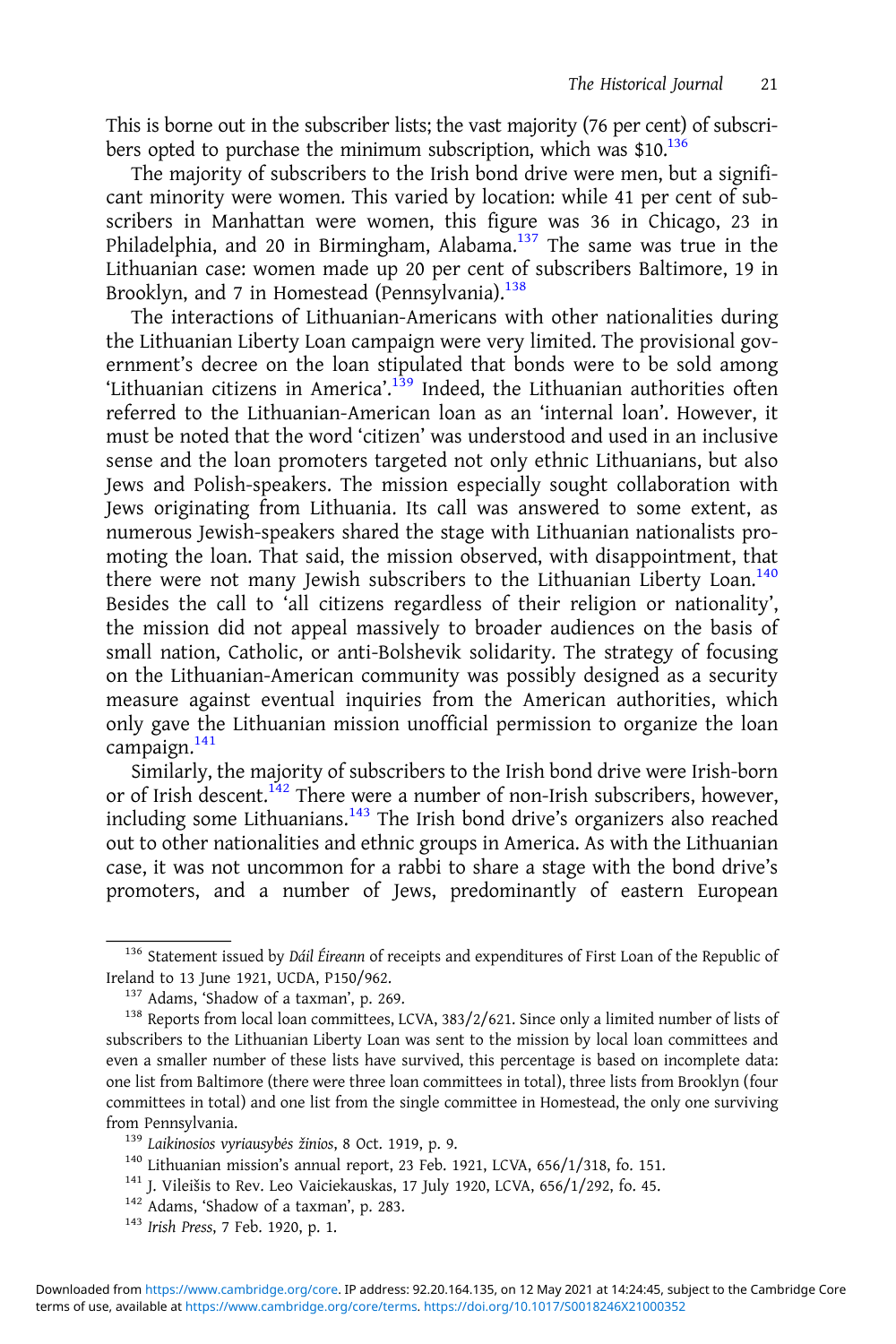origin, can also be identified in the Irish bond drive's subscriber lists.<sup>144</sup> Moreover, when the World Zionist Organization launched the Keren Hayesod (Foundation Fund) drive for Palestine, an editorial recommended that its organizers take note of the tactics employed in the Irish bond drive.<sup>145</sup> There were also reports of Chinese- and African-Americans subscribing to the Irish bond drive. Notably, the black activist Marcus Garvey, whose Universal Negro Improvement Association launched a 'Liberian Liberty Loan' later in 1920, was greatly influenced by the activities of the Dáil mission to America.<sup>146</sup> The government of the West Ukrainian People's Republic, in exile in America since its defeat to Polish troops, also drew inspiration from the Irish, promoting a bond drive of its own in  $1921$ .<sup>147</sup>

#### VII

This article has examined the funding of the unrecognized Lithuanian and Irish republics in their wars of independence. Although separated by a continent, each republic followed a similar strategy: Pre-Sovereign Debt. Both countries had large diasporas on which to call and a history of diaspora fundraising, relying on their compatriots not only for buying the bonds, but also for selling them. Similarly, both countries were striving to gain international recognition in a post-war world in which America had never been more influential. By imitating the US Liberty Loan, the Lithuanian and Irish republics placed their bond drives as successors to that fundraising campaign, invoking President Wilson's war aim of selfdetermination for small nations. Indeed, by accepting US Liberty Loan bonds at par in exchange for their own, the Lithuanian and Irish bond drives can be seen as part of a 'second life' of the US Liberty Loan. Perhaps as a consequence of their experience of the US Liberty Loans, the Irish and Lithuanian bond drives employed remarkably similar tactics of organization and marketing. Although communication between the organizers of the two bond drives was virtually nonexistent, they were united by a common inspiration.

This comparative analysis has also allowed us to reveal some significant points of contrast between the Lithuanian and Irish bond drives. The Lithuanian campaign had a lower profile than the Irish, which provided security from the interference of American officials. In the Irish case, its broader advertising campaign used a more universal message to attract subscribers from outside the Irish community and raise awareness more generally. The Lithuanian-Irish comparison also highlights the importance of pricing: with a minimum subscription of \$50, the Lithuanian Liberty Loan was too expensive for much of its working-class support-base. Meanwhile, the Irish bonds, priced at just \$10, were affordable for even the poorest of supporters.

<sup>&</sup>lt;sup>144</sup> Adams, 'Shadow of a taxman', p. 282.<br><sup>145</sup> Bernstein, "'The two finest nations in the world''', p. 6.<br><sup>146</sup> Adams, 'Shadow of a taxman', p. 281.<br><sup>147</sup> Svoboda, 25 July 1921, p. 1; Svoboda, 8 Nov. 1921, p. 3. The West raised \$110,000 in America from July 1921 to May 1922 through its 'National Defense' loan (Svoboda, 23 Feb. 1923, p. 2).